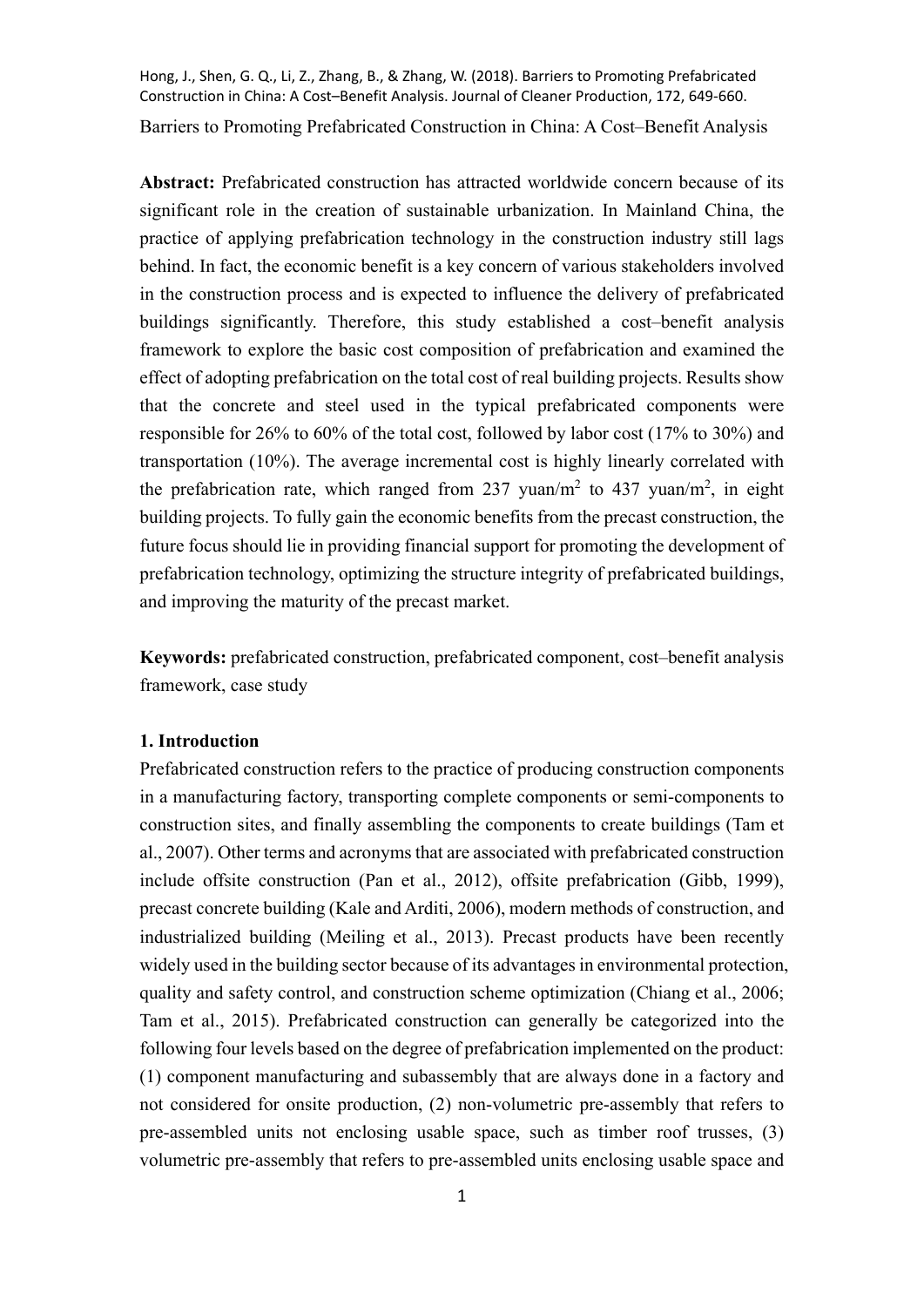usually being manufactured inside factories but do not form a part of the building structure, such as the toilet and bathroom, and (4) entire buildings that refer to preassembled volumetric units forming the actual structure and fabric of the building, such as motel rooms (Gibb, 1999). Prefabricated construction provides an effective alternative to the traditional site-based construction, which improves the productivity, life cycle environmental performance, and predictability of the construction industry and benefits all stakeholders in the construction process (Pan et al., 2012). Compared with the traditional construction technologies, prefabricated construction provides controlled conditions for weather and quality, facilitates the compression of project schedules by changing the sequencing of workflow, and reduces material waste (Li et al., 2014a). Thus, prefabricated construction not only reduces construction waste, noise, dust, operation time, operation cost, labor demand, and resource depletion but also improves quality control, health, and safety (Jaillon and Poon, 2009; Li et al., 2011; Lu et al., 2011; Pan et al., 2007). These advantages significantly improved the performance of the entire construction industry in developed and developing countries, such as the US, the UK, Japan, Singapore, and Mainland China. Given its inherent superiority, precast technology has been improved in China to meet the requirements of sustainability and housing demand. In comparison with the rapid annual increase rate of urbanization, the practice of applying prefabrication technology in the construction industry lags behind. A number of regulations and policies have been promulgated at the national and industrial levels to promote the role and reinforce the importance of offsite production in sustainable development. In the National Plan on New Urbanization 2014–2020 (GOSC, 2014) and Plan on Green Building (MOHURD, 2013), industrialization is one of the most critical issues in the creation of energyefficient urbanization in China.

Given the precast construction is still in its infancy in China, cost therefore plays a major role influencing the decision-making process when selecting innovative construction methods (Tam et al., 2015; Zhai et al., 2014). Many previous studies placed their emphases on a transparent cost analysis for supporting the feasibility and understanding the prefabrication industry-wide (Kamar et al., 2009; Steinhardt and Manley, 2016). Pan et al. (2008) and Mao et al. (2013a) also highlighted the success of a transparent and systematic costing benchmark in mitigating economic barriers faced by stakeholders and promoting the offsite construction worldwide. In summary, the cost issue is the major factor highlighted from both literature and pilot studies impeding the construction industry to move forward with the precast construction (Blismas et al., 2006; Kamar et al., 2009).

Moreover, in comparison with other regions, there is a necessity to evaluate the cost barrier to the adoption of the precast construction given its foreseeable urgent need in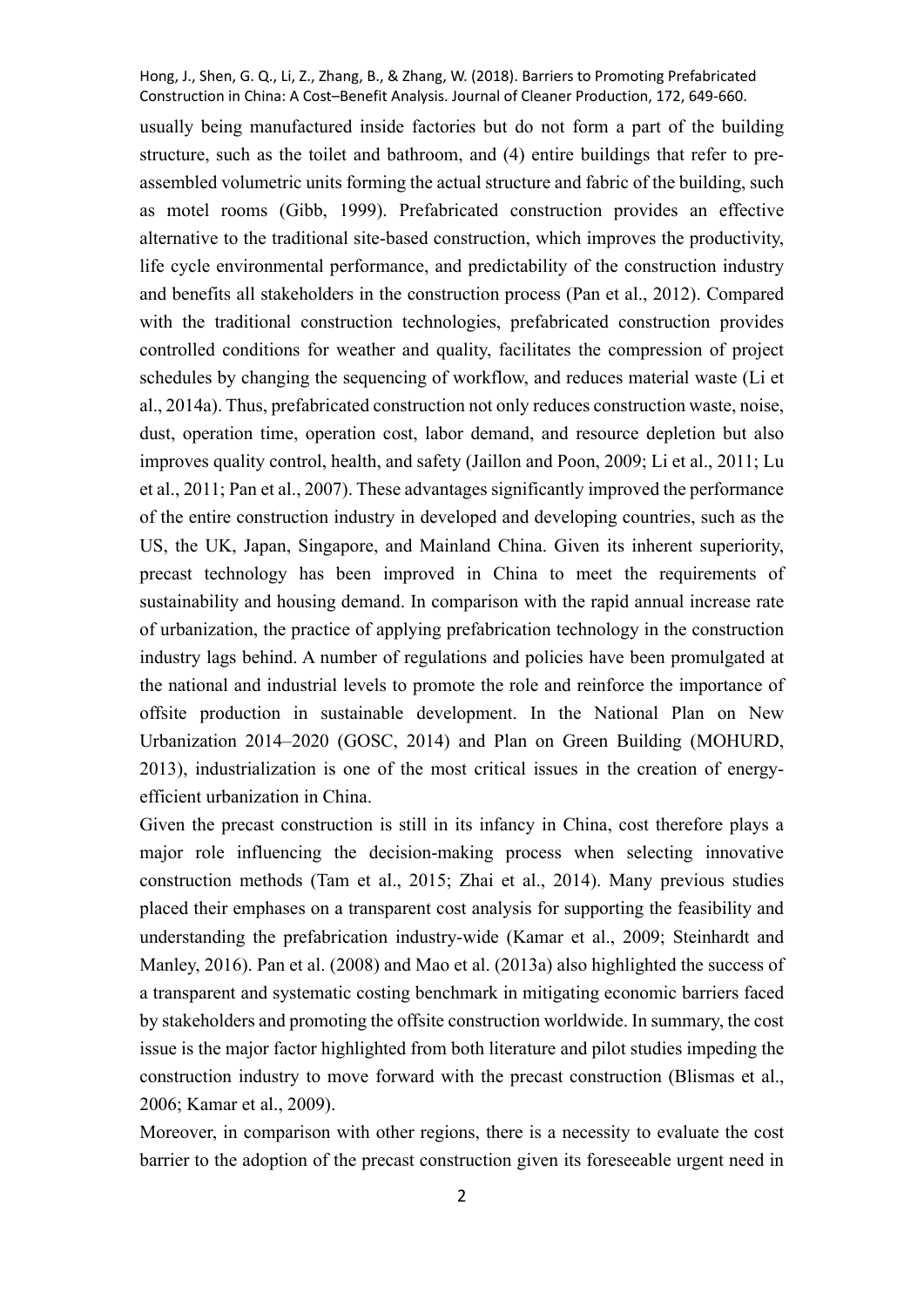the high-speed urbanization in China. Figure 1 summarized such increased need of the prefabrication by investigating the number of relevant regulations and standards promulgated in China at the provincial level.



Figure 1 Number of regulations and standards promulgated in China at the provincial level

Apart from this, there are a number of special reasons highlighting the necessity of investigating cost benefits and obstacles of the precast construction in the context of China:

(1) The biggest challenge of hindering the uptake of the prefabrication in China is the cost. This may have arisen from the fact that the perception of cost obstacles grounded in the prefabrication practice is still ambiguous (Mao et al., 2013a; Zhai et al., 2014; Zhang and Skitmore, 2012);

(2) The large population of China may generate the severe shortage of housing while the precast construction provides an attractive and innovative alternative to mitigate such housing demand (Arif and Egbu, 2010);

(3) The cost-related influence factors of the precast construction in the context of China is different from the other countries, including the weakened economies of scale (Mao et al., 2013a), the lower labor cost (Arif and Egbu, 2010), and the lack of skilled workers. Such particular situation in China may cause the cost benefits of the prefabrication as not realistically beneficial.

(4) The quantitative analysis and empirical evidence on specific process data are still scarce as prefabrication is in the early stage in China., which in turn results in the lack of knowledge about the cost assessment method (Chen, 2009; Zhang and Skitmore, 2012).

Therefore, this study develops an analytical framework to facilitate the cost–benefit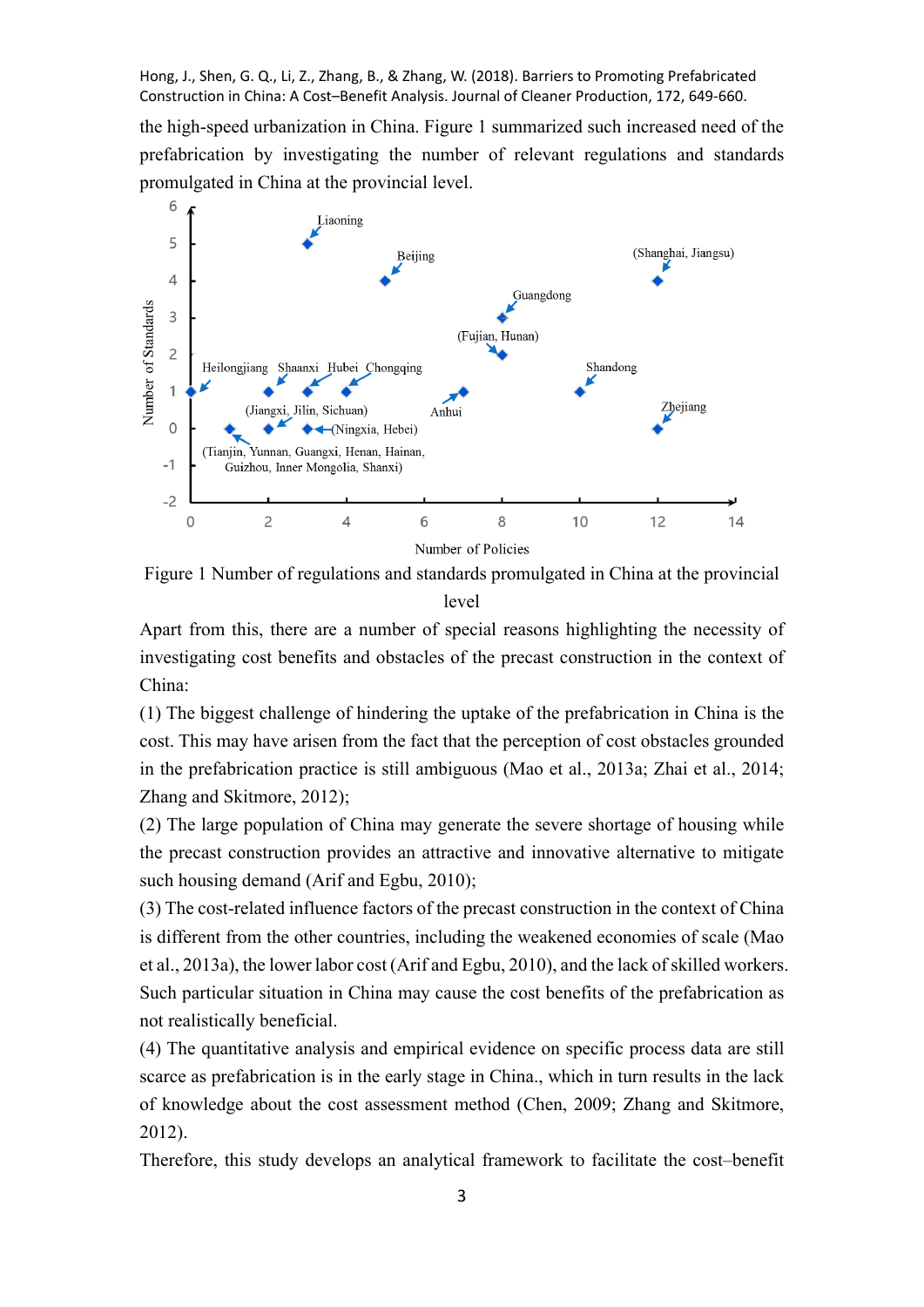analysis of prefabricated buildings and to justify the widespread adoption of precast technology in the construction industry. This study initially examined the cost performance of specific prefabricated components by investigating its manufacturing process and other production-related activities and then revealed how the adoption of prefabrication affects the cost profile of real prefabricated buildings by comparing the cost difference between precast and conventional construction. The investigation covers six common prefabricated components used in the context of China, including precast facade, precast form, semi-precast slab, precast staircase, precast balcony, and precast air condition panel.

The specific objectives of this study are outlined as follows:

(1) To decompose the basic cost composition of six common prefabricated components;

(2) To investigate the economic performance of prefabricated buildings in the context of China;

(3) To identify the cost difference between precast and conventional construction;

(4) To explore the driving factors behind the increase in the cost intensity of prefabricated buildings.

Given the significant role and urgent need of precast construction in the high-speed urbanization in China, the findings of this study can generate a transparent and systematic method to assess the cost impact from adopting prefabrication, which enables to advance the construction industry to move forward with the precast construction. The specific contributions include the following aspects. First, a costbenefit analytical framework is developed to improve the level of industrialization for the betterment of the construction industry as a whole, with due economic considerations. Second, this study examines the cost driving factors in the context of China, which is beneficial to understand the unique in China's construction practice. Third, the empirical results obtained in this study provide a robust evidence of the cost benefits and barriers for the precast construction in China.

The remainder of this paper is organized as follows. Section 2 conducts an overview of the cost barriers in the precast construction. Section 3 presents the basic profile of case buildings. In Section 4, a cost-benefit analysis framework is developed to explore the cost difference between precast and conventional construction method. Section 5 shows the results of cost-benefit analysis in prefabrication. Section 6 presents the discussion, while the conclusions drawn from the study and several research limitations are provided in Section 7.

#### **2. Overview of the cost barriers in precast construction**

Precast construction is different from the conventional method in the aspects of building complexity, manufacturing procedures, logistics system, material use, and labor input, which has directly increased difficulties in cost accounting (Chiang et al., 2006; Shen,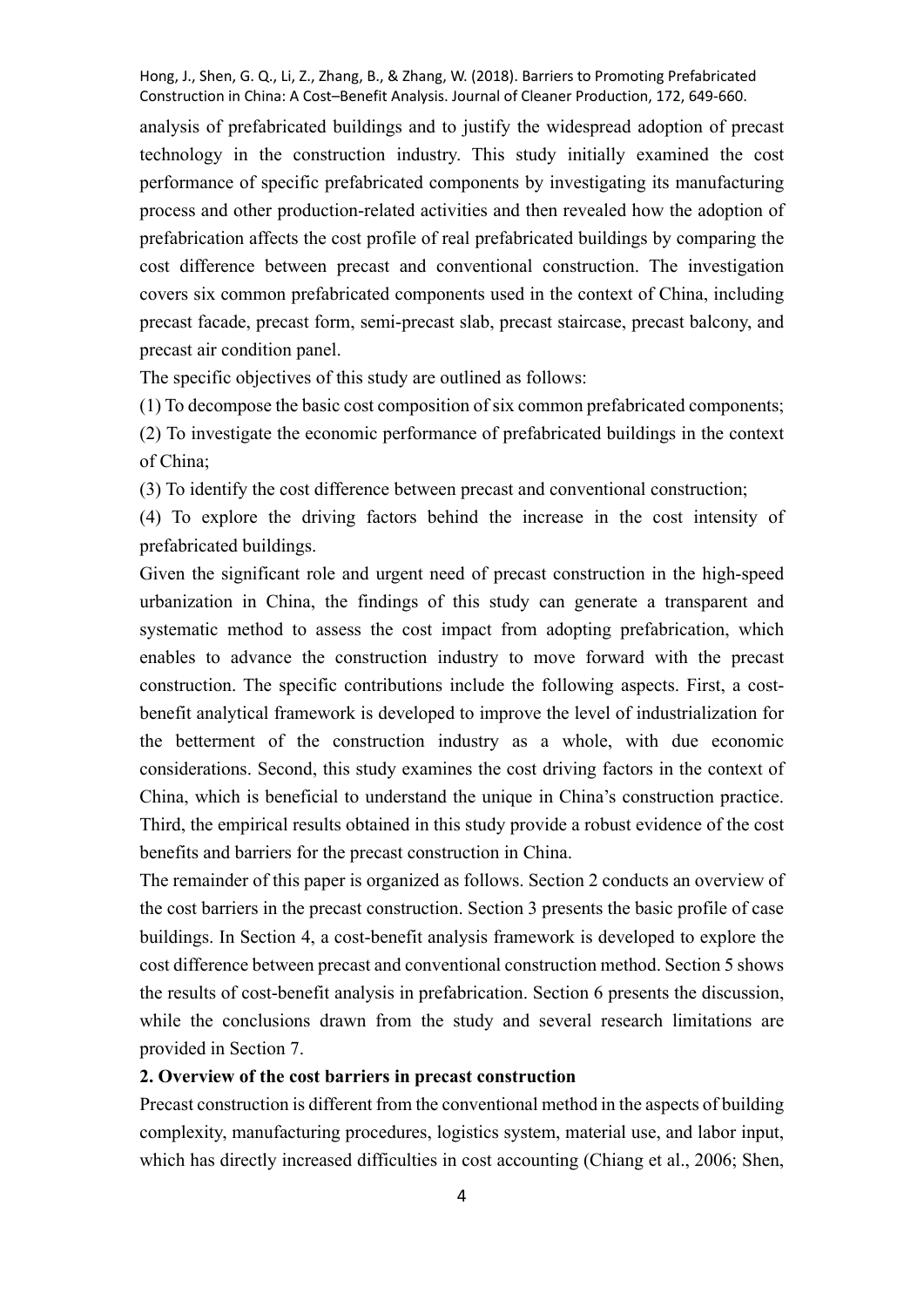2008; Steinhardt and Manley, 2016). In fact, previous studies indicated that the economic performance of the precast construction remains a controversial issue (De La Torre et al., 1994; Gibb, 1999; Steinhardt and Manley, 2016). On the one hand, prefabrication was regarded as one of more cost effective construction method than the traditional one with cost reduction in labor, material, and construction waste (Li et al., 2014b; Tam et al., 2015). Pan and Sidwell (2011) empirically proved the costeffectiveness of innovative offsite options. Gasparri et al. (2015) held the similar viewpoint by examining the cost of the offsite prefabricated facade. Rogan et al. (2000) also demonstrated that the capital costs could reduce up to 10% by adopting modular construction. Boyd et al. (2012) found the offsite construction offered the cost benefit of up to 30% savings. Also, such cost–benefits encourage the adoption of green technologies that facilitate the use of materials that can be easily reused and recycled in further possible demolition, thereby establishing a positive public image for contractors (Wang et al., 2014). By contrast, Zhai et al. (2014) identified the higher capital cost was a big obstacle to promote the precast construction over the long term. Mao et al. (2016) indicated that the incremental cost of applying prefabrication technique ranged from 27% to 109% in comparison with the conventional construction. Nadim and Goulding (2010) collected the perceptions of offsite construction from industry practitioners by conducting interviews. The results indicated that a widely held perspective on the higher capital costs for offsite construction methods is present in the respondents. By comprehensively reviewing the previous research, this study summarized the major factors influencing the financial performance of the precast construction (See Table 1). In general, the additional costs of highly skilled workers, design changes, initial investment (new machinery, fabricate moulds, and factories), and logistic process were emphasized most. Although extra cost on labor (checking, counting, and sorting raw materials) and components storage space were rarely mentioned, these items indeed generated the direct impact on the economic performance of prefabrication. The primary factors leading to cost savings included the decreased labor requirement on the construction site, enhanced quality of prefabricated components, and Lower maintenance and repair expenses. Labor rate was also highlighted by De La Torre et al. (1994) in the cost savings while, on the contrary, it was identified as the major driver for the cost increase by Khalfan and Maqsood (2014) and Molavi and Barral (2016). Apart from the investigation of the offsite manufacturing process, the research community also argued that it would be more beneficial to identify the cost benefits and barriers in the prefabrication practice from a life-cycle perspective (Gasparri et al., 2015; Jaillon and Poon, 2008; Schoenborn, 2012). However, the relevant studies focusing on the cost saving potential during the maintenance and deconstruction process of prefabricated buildings were still rare given limited empirical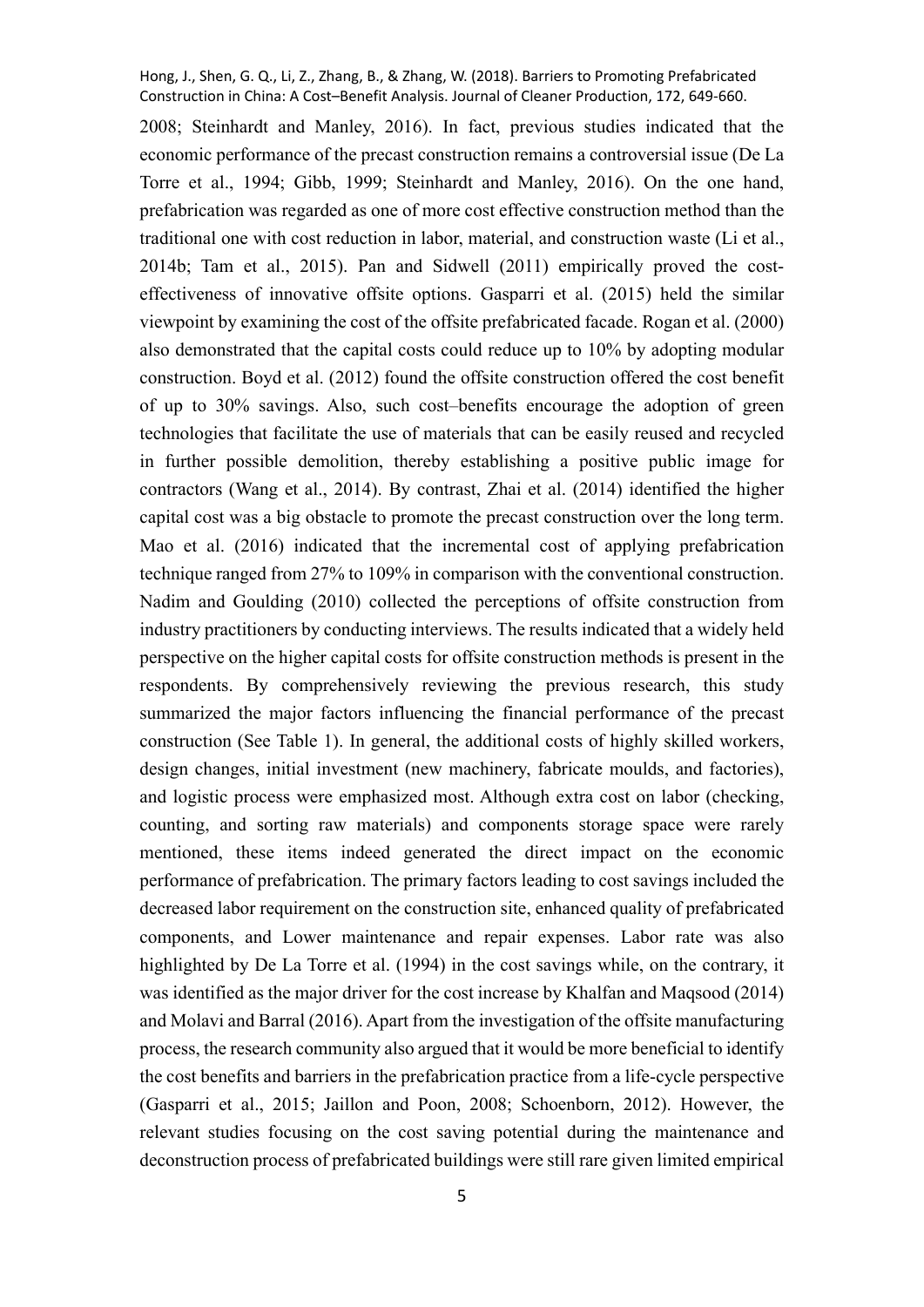To address such ambiguous perceptions in the cost analysis of precast construction, a number of researchers developed the corresponding cost analytical framework to further examine the cost difference between offsite and conventional construction. Jeong et al. (2017) argued that the major financial advantages of offsite construction lie in the material, construction, and overhead cost. Tam et al. (2015) investigated the cost savings of prefabrication from the aspects including material usage, scaffolding erection, labor force on formwork fixing, concreting, window frame fixing, and window installation. Mao et al. (2016) established a cost analytical framework by dividing all the costs into preliminary, capital, facility management, and disposal cost. However, as a result of the complexity and long-term duration of construction projects and the confidentiality issues stated by clients and contractors, information on building budget is difficult to obtain for further analysis. Such difficulty may be even exaggerated in offsite construction because of its innovativeness in the construction field.

In summary, despite the contribution of previous research to the body of knowledge on the research domain of prefabrication, limited effort has been exerted to develop a cost– benefit analysis framework for prefabricated buildings in the context of China (Zhai et al., 2014; Zhang and Skitmore, 2012; Zhang et al., 2014). Such adoption is a key concern of various stakeholders involved in the construction process and is expected to influence the delivery of prefabricated buildings significantly, which is presently considered the main obstacle that hinders the adoption of prefabrication in China.

|        | Influence factor                                         | Reference                                        |
|--------|----------------------------------------------------------|--------------------------------------------------|
| Higher | Highly skilled workers                                   | [1], [2], [3], [4], [5], [6], [7]                |
| cost   | Complex techniques                                       | [1], [8], [2], [9]                               |
|        | Complex design                                           | $[1], [10], [2], [11], [3], [12], [9], [13]$     |
|        | Additional procurement costs                             | $[10]$ , [5]                                     |
|        | High initial cost (cost on new machinery, fabricate      | $[8]$ , [14], [14], [12], [15], [16], [17], [6], |
|        | molds, and factories)                                    | [13], [7]                                        |
|        | Extra labor cost on checking, counting, and sorting raw  | [18]                                             |
|        | materials                                                |                                                  |
|        | Occupying extra space for accommodation of precast       | $\lceil 14 \rceil$                               |
|        | components                                               |                                                  |
|        | Additional transportation costs                          | [14], [9], [19], [15], [20], [6]                 |
|        | Additional use of tower cranes (vertical transportation) | [14], [6]                                        |
| Lower  | Increased productivity                                   | [21], [14], [12]                                 |
| cost   | Decreased labor                                          | $[21]$ , $[10]$ , $[22]$ , $[14]$                |
|        | Avoidance of construction site hindrances                | $\lceil 10 \rceil$                               |
|        | Cheaper labor rates                                      | $\lceil 10 \rceil$                               |
|        | Decreased management cost                                | $[10]$                                           |
|        | Faster project delivery                                  | $[10] \square$ , $[22]$                          |
|        | Minimal wastage                                          | $[8]$ , $[14]$ , $[6]$                           |
|        | Less site materials                                      | [8], [7]                                         |
|        | Reduction of formwork                                    | $[22]$                                           |

Table 1 Factors influencing the economic performance of the precast construction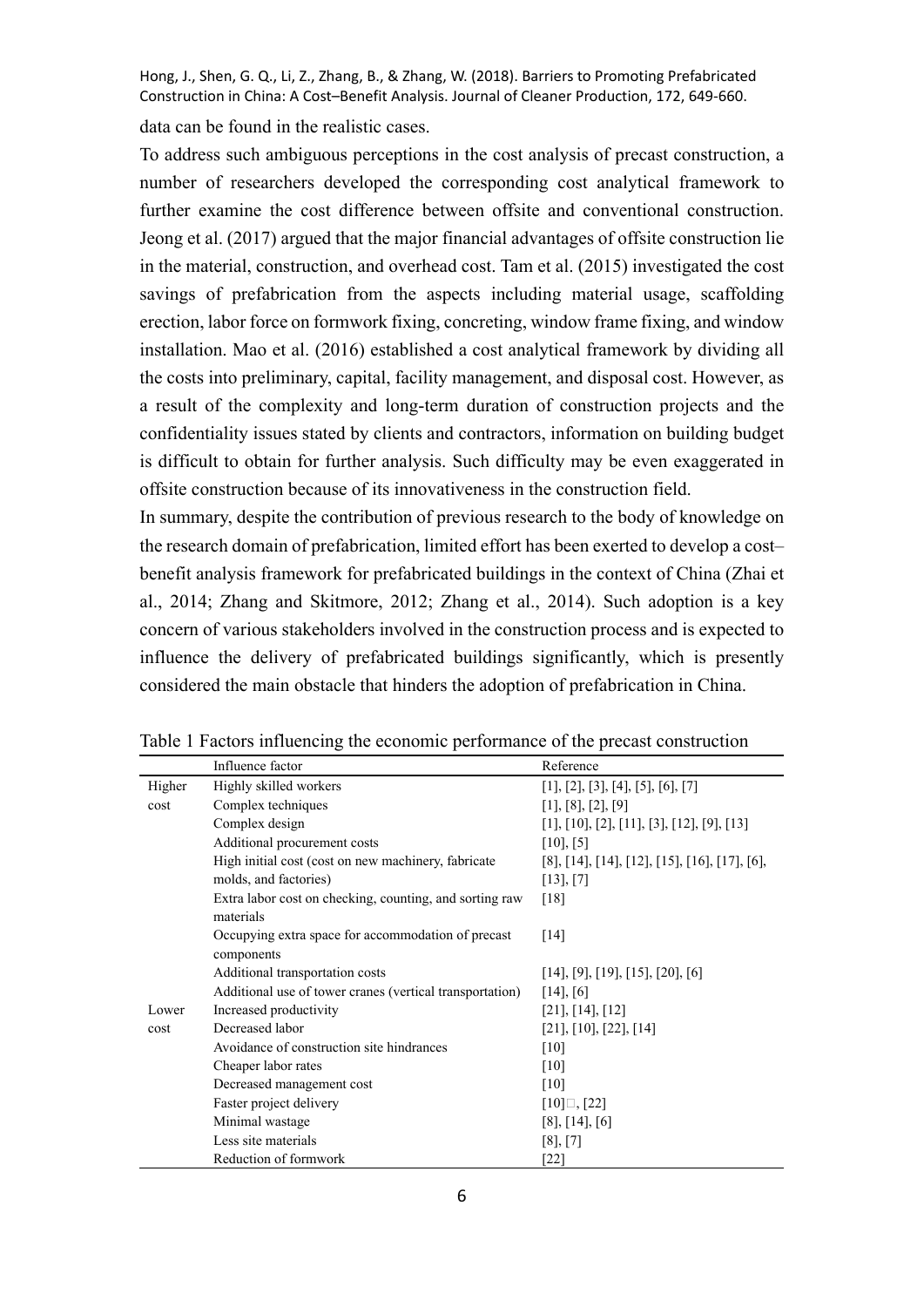| Controlled quality                    | $[22]$ , [8], [14], [12], [6]    |  |
|---------------------------------------|----------------------------------|--|
| Lower maintenance and repair expenses | $[7]$ , $[15]$ , $[23]$ , $[24]$ |  |

Note: [1] Molavi and Barral (2016); [2] Thanoon et al. (2003); [3] Jaillon and Poon (2009); [4] Khalfan and Maqsood (2014); [5] Zhang and Skitmore (2012); [6] Chiang et al. (2006); [7] Zhai et al. (2014); [8] Kamar et al. (2009); [9] Shen (2008); [10] De La Torre et al. (1994); [11] Gasparri et al. (2015); [12] Zhang et al. (2014); [13] Luo et al. (2015); [14] Tam et al. (2015); [15] Jaillon and Poon (2008); [16] Pan et al. (2007); [17] Pan et al. (2008); [18] Zhong et al. (2015);[19] Lu and Yuan (2013); [20] Mao et al. (2013a); [21] Gibb (1999); [22] Schoenborn (2012); [23] Polat (2008); [24] Jaillon and Poon (2010).

### **3. Case study and data consolidation**

The selection criteria for the target case buildings in this study include:

(1) The selected buildings should be built with a similar building type, structural system, and other profiles that may cause the changes in the project budget.

(2) The target buildings should cover a broad range of prefabrication rate and adopt several types of prefabricated building components. Such settings can facilitate an indepth investigation of cost effect from the precast construction.

(3) This study assumes that the effect of cost variations induced by the onsite construction management skill is negligibly small on the total cost.

Based on criteria above, a field survey is conducted through the combined methods of site investigation, questionnaire, and face-to-face interviews with designers, project managers and prefabrication suppliers associated with the target projects. The questionnaire comprises three parts as summarized in Table 2. The first part is designed to understand the basic profile of the target prefabricated building. The second part represents the prefabrication information including the volume of prefabrication, prefabrication rate, and volume of each type of prefabricated component used in the target project, which aims to explore the features of the sample prefabricated buildings and establish the quantitative basis for cost estimation. The third part investigates the cost information for different lifecycle stage of buildings, namely, design, offsite manufacturing, transportation, and on-site construction, which aims to facilitate the comparison with the conventional buildings.

In summary, although the collection of budget data is relatively difficult because of the confidential nature of the construction industry, basic cost information of eight prefabricated buildings was eventually collected.

| Part     | Content                    | Detail                                                                                    |
|----------|----------------------------|-------------------------------------------------------------------------------------------|
| Part I   | Basic information          | Location, building type, gross floor area, total cost                                     |
| Part II  | Prefabrication information | Volume of prefabrication, prefabrication rate, volume of<br>prefabricated components used |
| Part III | Cost information           | Cost on design, offsite manufacturing, transportation, and<br>onsite construction         |

Table 2 Description of the questionnaire

Based on the field survey, the basic profiles of the sample buildings labelled from R1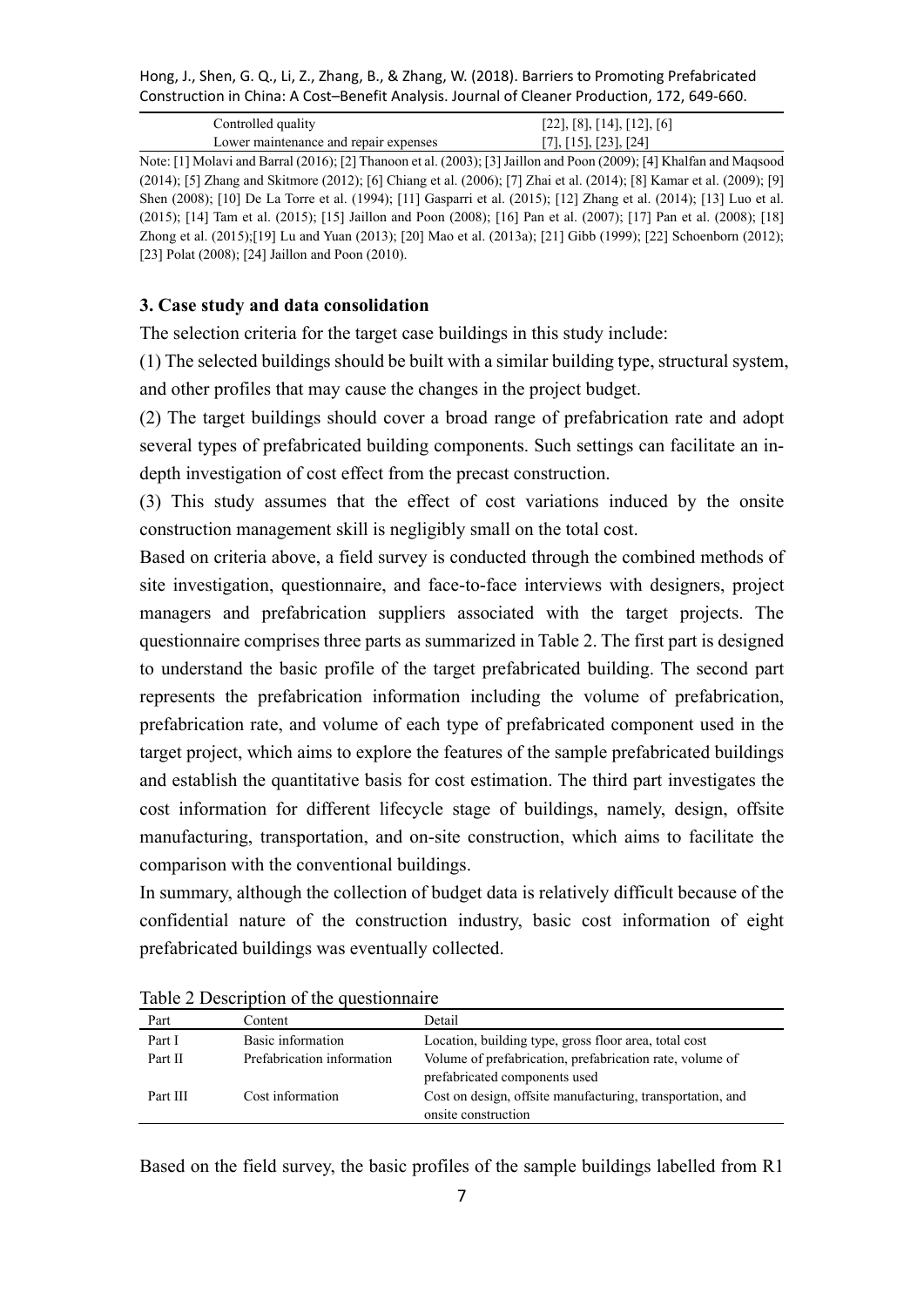to R8 are shown in Table 3. All of the buildings were residential buildings with the same frame shear structure. This consistency in building type and structure enables comparability to a certain extent. By contrast, a number of building parameters, such as the gross floor area and volume of prefabrication, vary among sample buildings. These profiles may directly determine the economic performance of a certain building, which enables the investigators to examine the cost-effectiveness of offsite construction. In this study, the precast rate is defined to describe the percentage of prefabrications in the total volume of concretes used in the target building, which has been regarded as an efficient variable to reflect the prefabrication level of a building.

Two categories of data, namely, process-based inventory data for offsite manufacturing and basic design parameters of investigated building projects, were required in this study. The process-based inventory data for six common prefabricated components are summarized in Table 4, with a full breakdown including material use, labor input, machine use, miscellaneous works, transportation, and profit and tax. More importantly, the superiorities and limitations of adopting prefabricated construction were discussed during the interviews. A number of immeasurable expenditures were also estimated based on their professional experience. The quantitative data collected from the field survey through case studies can serve as firsthand data and an effective method to understand the cost performance of prefabricated buildings. In this study, the focus of concern is on prefabricated residential buildings as the current development of precast construction remains backwards in China, where the application of prefabricated technologies in public buildings is scarce.

Finally, a number of techniques were adopted to normalize the raw data and ensure the comparability of sample buildings. First, the preliminary cost on land development and acquisition was assumed to be similar for the same building regardless of the construction method adopted. The capital cost of building decoration and demolition was excluded in the cost discussion to establish a common base for further analysis. Second, the unit price of materials and machine for an identical building was assumed to be the same between conventional and precast scenarios. Third, the costs were all converted into the 2015 constant prices via price indices to keep the price consistent. Fourth, multiple measurement units, such as cost intensity of prefabrication (yuan/m<sup>3</sup>) and cost intensity on a per-square-meter basis (yuan/ $m<sup>2</sup>$ ), were employed to build a general base for the cost-effective comparison.

Unit Sichuan Shanghai Shenzhen P1 P2 P3 P4 P5 P6 P7 P8 Building basic Building type R R R R R R R R

Table 3 Building profiles of the eight sample buildings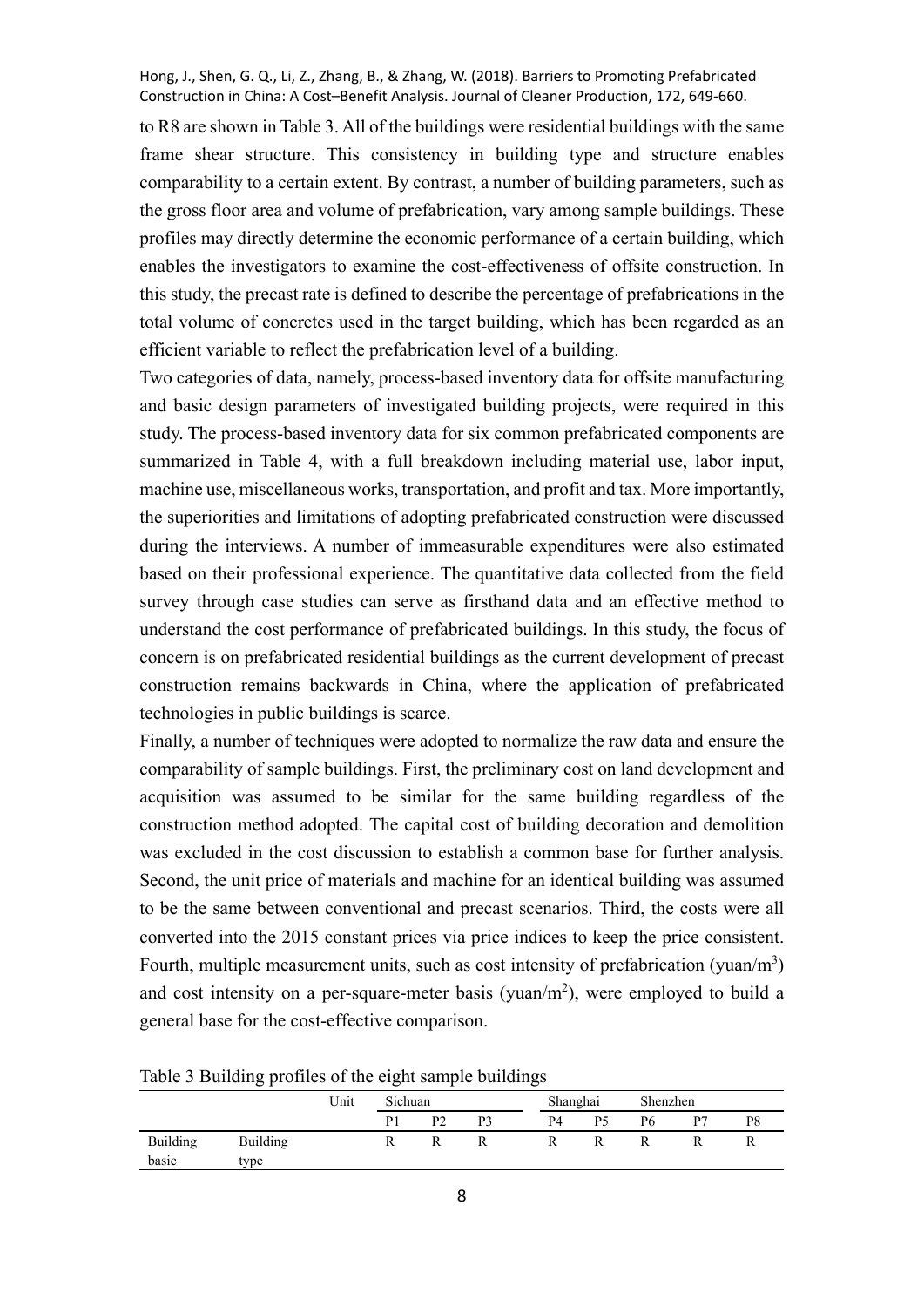| information   | Structure     |                | <b>FSS</b>   | FSS              | <b>FSS</b>       | FSS              | <b>FSS</b>   | FSS          | <b>FSS</b> | <b>FSS</b>   |
|---------------|---------------|----------------|--------------|------------------|------------------|------------------|--------------|--------------|------------|--------------|
|               | Gross floor   | m <sup>2</sup> | 7,77         | 6,89             | 38,35            | 9,46             | 7,03         | 28,52        | 13,60      | 8,00         |
|               | area          |                | $\mathbf{0}$ | $\mathbf{0}$     | 2                | 7                | 9            | 2            | $\theta$   | $\theta$     |
|               | Total cost    | Millio         | 15.8         | 16.6             | 61.7             | 19.1             | 14.8         | 43.9         | 40.3       | 38.1         |
|               |               | n yuan         |              |                  |                  |                  |              |              |            |              |
| Prefabricatio | Volume of     | m <sup>3</sup> | 933          | 1,25             | 2,891            | 1,08             | 804          | 1,740        | 2,312      | 2,08         |
| n technology  | prefabricatio |                |              | $\boldsymbol{0}$ |                  | 9                |              |              |            | $\mathbf{0}$ |
|               | $\mathbf n$   |                |              |                  |                  |                  |              |              |            |              |
|               | Precast rate  | $\frac{0}{0}$  | 41           | 59               | 20               | 40               | 44           | 15           | 40         | 60           |
|               | Precast       | m <sup>3</sup> | 850          | 769              | $\theta$         | $\boldsymbol{0}$ | 415          | 1,296        | 1,195      | 1,12         |
|               | facade        |                |              |                  |                  |                  |              |              |            | 7            |
|               | Precast form  | m <sup>3</sup> | $\mathbf{0}$ | $\boldsymbol{0}$ | $\mathbf{0}$     | 811              | $\mathbf{0}$ | $\mathbf{0}$ | 229        | $\mathbf{0}$ |
|               | Semi-precast  | m <sup>3</sup> | $\mathbf{0}$ | 401              | 2,240            | $\boldsymbol{0}$ | 265          | $\theta$     | 563        | 574          |
|               | slab          |                |              |                  |                  |                  |              |              |            |              |
|               | Precast       | m <sup>3</sup> | 28           | 55               | 498              | 167              | 74           | 301          | 138        | 82           |
|               | balcony       |                |              |                  |                  |                  |              |              |            |              |
|               | Precast       | m <sup>3</sup> | 32           | 26               | 153.4            | 89               | 36           | 142          | 187        | 297          |
|               | staircase     |                |              |                  |                  |                  |              |              |            |              |
|               | Precast air   | m <sup>3</sup> | 24           | $\boldsymbol{0}$ | $\boldsymbol{0}$ | 22               | 7            | $\mathbf{0}$ | $\theta$   | $\mathbf{0}$ |
|               | condition     |                |              |                  |                  |                  |              |              |            |              |
|               | panel         |                |              |                  |                  |                  |              |              |            |              |

Hong, J., Shen, G. Q., Li, Z., Zhang, B., & Zhang, W. (2018). Barriers to Promoting Prefabricated Construction in China: A Cost–Benefit Analysis. Journal of Cleaner Production, 172, 649-660.

*Note: FSS represents the frame shear structure*

Table 4 Decomposition of the basic cost for six prefabrications

|                   |                | Precast | Precast | Semi-precast     | Precast | Precast   | Precast air     |
|-------------------|----------------|---------|---------|------------------|---------|-----------|-----------------|
|                   | Unit           | facade  | form    | slab             | balcony | staircase | condition panel |
| Thickness         | mm             | 180     | 85      | 70               |         |           |                 |
| Concrete          | m <sup>3</sup> | 0.9     | 0.98    | 0.84             | 0.84    | 0.84      | 0.84            |
| Steel             | kg             | 131     | 119     | 152              | 285     | 133       | 161             |
| Embedded part     | kg             | 142     | 121     | $\boldsymbol{0}$ | 31      | 11        | 25              |
| Template use      | yuan           | 128     | 247     | 300              | 95      | 224       | 95              |
| Labor cost        | yuan           | 544     | 770     | 783              | 439     | 439       | 439             |
| Construction      |                |         |         |                  |         |           |                 |
| machine use       | yuan           | 24      | 52      | 57               | 22      | 22        | 22              |
| Maintenance       | yuan           | 49      | 97      | 114              | 50      | 50        | 50              |
| Finish protection | yuan           | 30      | 64      | 71               | 20      | 20        | 20              |
| Transportation    | yuan           | 207     | 437     | 214              | 180     | 202       | 180             |
| Profit and tax    | yuan           | 639     | 776     | 628              | 643     | 463       | 486             |

#### **4. Development of cost–benefit analysis framework**

In previous research, most of the cost-related studies focused on the overall cost investigation rather than considering the prefabricated part separately. A cost–benefit analysis framework, particularly for prefabricated buildings, was conceptualized and developed to provide a holistic understanding of the cost-effectiveness of prefabrications to address such weakness. The total cost of prefabricated buildings has been further decomposed into four categories, namely, design, prefabrication part, castin-situ part, and onsite construction, to distinguish the difference between precast and conventional construction.

# **4.1 Cost for design**  $(C_1^p)$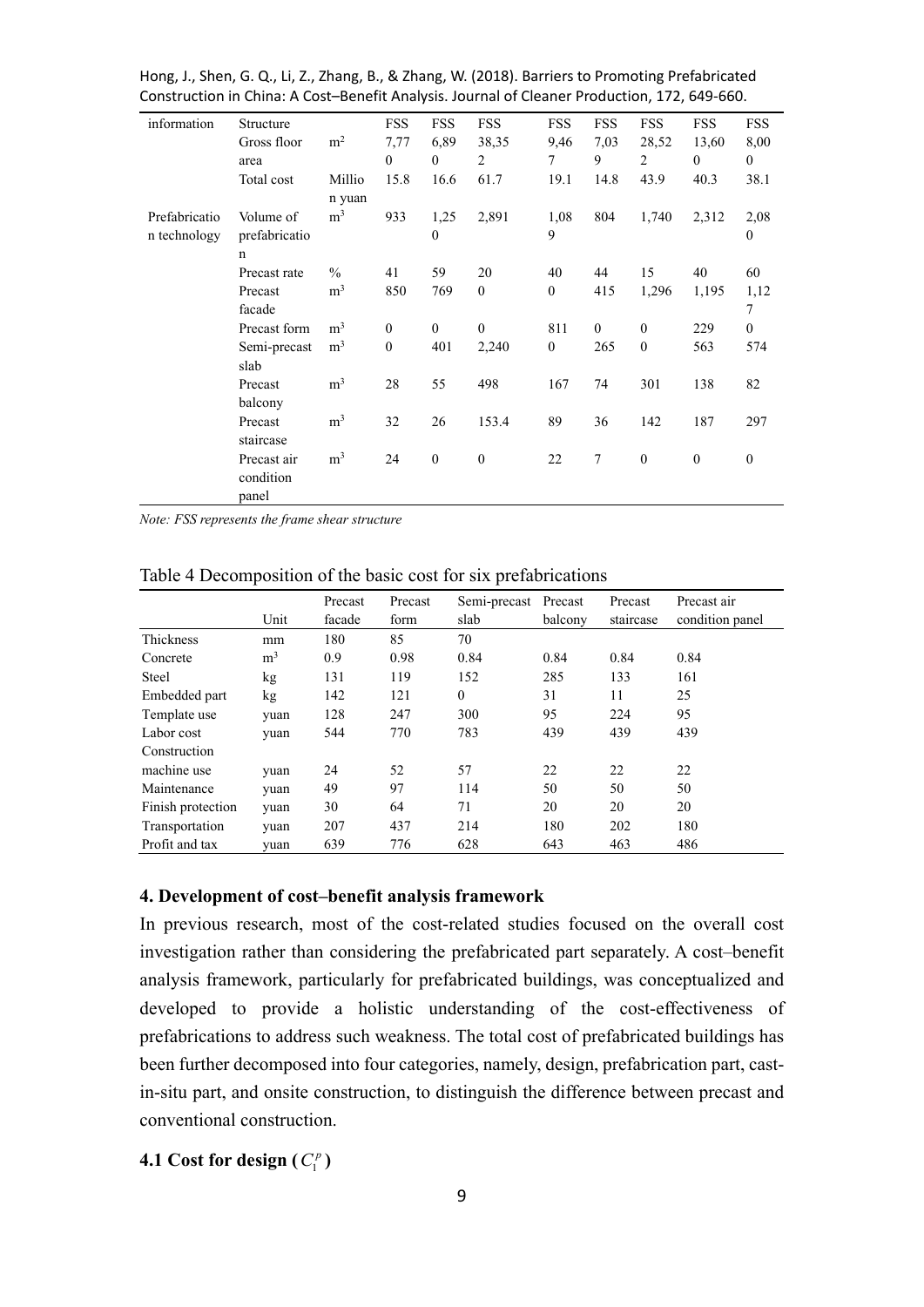According to the field survey, interviewees also emphasized that prefabrication is a relatively new and innovative technology applied in the construction process; thus, it needs to be elaborately designed and scheduled in advance. This process is indispensable and can be taken as a premise for prefabrication application, particularly in China where the necessary practical experience and professional guidance are lacking. Therefore, in addition to the expenses in manufacturing, transportation, and on-site construction process, extra cost needs to be paid for the additional service provided by the professional consultant (e.g., architect, quantity surveyor, and engineer) and designer. The major additional services provided in the pre-construction stage, as mentioned by the interviewees, are summarized in Table 5.

Table 5 Additional services in the pre-construction stage of precast construction

| Additional service                         | <b>Features</b>                                                             |
|--------------------------------------------|-----------------------------------------------------------------------------|
| Drawing work $(C_1^p)$                     | The number of drawings is $3-5$ times that of the conventional construction |
|                                            | method                                                                      |
| Labor input $(C_1^p)$                      | The labor force is 2–4 times                                                |
| Design cycle $(C_1^p)$                     | The period for the design stage is $1.5-2$ times                            |
| Offsite production guidance ( $C_{14}^p$ ) | Additional professional fees of architect, quantity surveyor, and engineer  |
| Conflict examination ( $C_1^p$ )           | Professional 3D software is needed for collision check                      |
| Bidding $(C_{16}^p)$                       | Additional bidding fee for prefabrication suppliers                         |

# **4.2** Cost for prefabricated part (cost for cast-in-situ counterpart) (  $C_2^p$  )

In previous research, cost estimation in related studies was mostly based on the interview or questionnaire instead of systematic quantitative analysis. This study aims to fill these research gaps using the firsthand qualitative and quantitative data collected through field survey. Jaillon and Poon (2009) indicated that the major type of prefabricated components used in the Hong Kong construction industry includes precast facades, semi-precast slabs, precast staircases, precast beams and structural walls, precast bathrooms, precast kitchens, precast balconies, and precast internal partitions. Precast façades, partition walls (drywall) parapet, staircases, and semiprecast slabs are the most commonly adopted precast elements. Some pilot projects have even adopted complicated volumetric precast units, such as precast volumetric kitchen and bathroom and structural walls to extend the precast component coverage to 65% (Tam, 2007). Mao et al. (2013b) investigated the greenhouse gas (GHG) emissions from three common prefabricated components, namely, facades, staircase, and slabs. Given the current development of prefabrication technology and the data availability in China, this study focuses on six typical types of prefabricated components, which are regarded as the major prefabrications used in the building construction in China. This study divided the basic cost of prefabricated components into the following six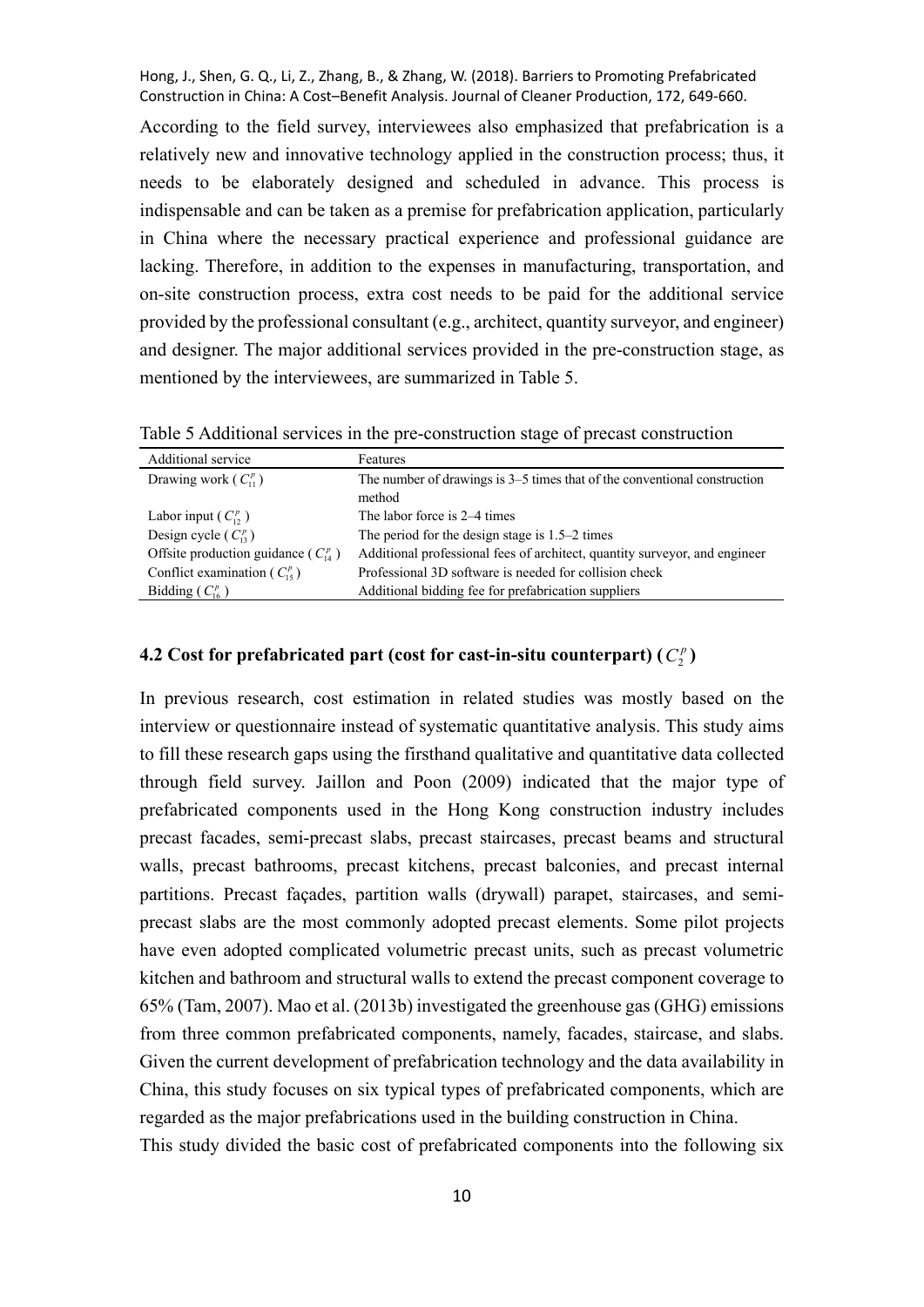items for further economic investigation: cost of the main materials  $(C_2^p)$ , labor input

 $(C_{22}^p)$ , machine use  $(C_{23}^p)$ , miscellaneous work  $(C_{24}^p)$ , transportation  $(C_{25}^p)$ , and profit

and tax  $(C_{26}^p)$ . In this study, miscellaneous work, which is necessary for a temporary

component store, involves daily maintenance and protection after manufacturing in the offsite factory. Transportation for precast construction includes two steps, namely, moving raw materials to the fabrication plant and transporting prefabricated components to the construction site. This systematic logistics process has considerable challenges, not only requiring an appropriate plan for the on-time delivery of materials and components but also needing additional protection of loading and fixation when transporting prefabricated components. Moreover, paying extra cost to clients or contractors in improving the quality of onsite road and extending the paved road area for prefabrication transportation are necessary. According to Lu and Yuan (2013), the average cost for prefabrication transportation takes up 18% to 20% of the total cost. With regard to the cost of wastage in the manufacturing process, prefabricated construction has been considered a key strategy to promote construction waste reduction (Baldwin et al., 2009). Tam et al. (2007) also indicated that one effective method to reduce building wastage generation is to apply prefabrication in the building. In contrast to the traditional construction method where executing concrete casting and assembly works in the confined area is the process, the manufacturing of prefabrication benefits from industrialized mass production can handle and store building component precisely, resulting in approximately zero wastage in the manufacturing process. According to the survey conducted by Lu and Yuan (2013), the wastage level in the prefabrication transportation process is also approximately zero because of few damages in this process. Therefore, the percentage of waste materials in the upstream process of precast construction is significantly small. In fact, Lu and Yuan (2013) indicated that the wastage rate of the major materials consumed in the manufacturing process is lower than 2% by weight. By contrast, the percentage of wastage materials in the conventional construction method is comparatively high. Table 6 summarizes the wastage rate of common building materials used in previous research. Concrete and steel bar, as the two major materials used in the manufacture of prefabrication, were wasted from approximately 7% to 8% in the conventional construction process. However, according to Tam et al. (2007) and Jaillon and Poon (2009), using prefabricated components minimizes more than 50% of construction waste. In addition, the unit price should be a comprehensive price, which contains the tax and retailer profit. Therefore, according to interviewees, we assume that the profit and tax were equal to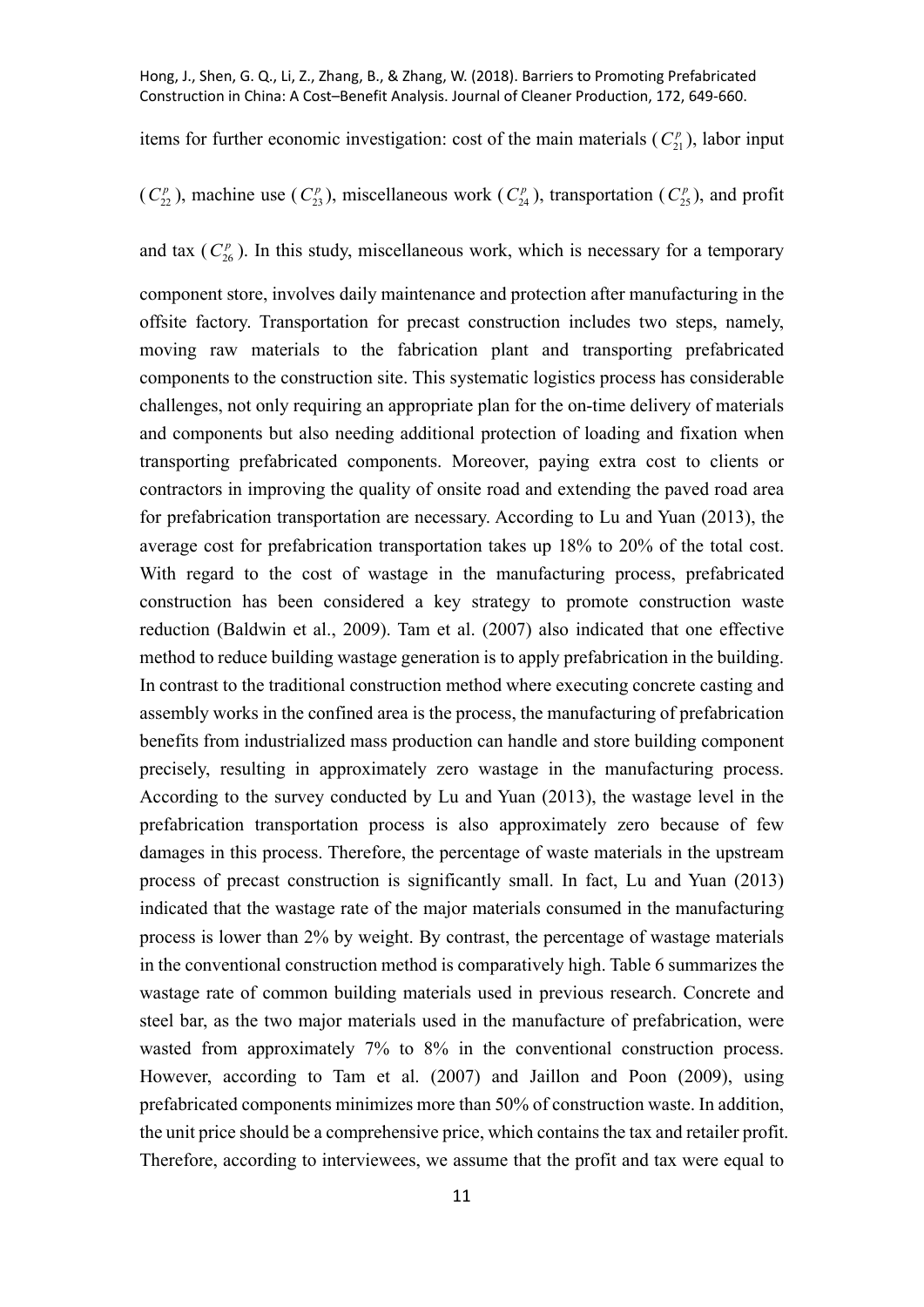25% of the cost of materials, labor, and machine.

|             | Conventional construction | Prefabrication     |                   |               |
|-------------|---------------------------|--------------------|-------------------|---------------|
|             | Blengini (2009)           | Poon et al. (2001) | Tam et al. (2007) |               |
| Concrete    | $7\%$                     | $3 - 5\%$          | $4 - 7\%$         | $0.5 - 3.5\%$ |
| Steel bar   | 7%                        | $1 - 8\%$          | $3 - 8\%$         | $0.2 - 4\%$   |
| Timber      | 7%                        | $5 - 15%$          | $4 - 23%$         | $0.6 - 12\%$  |
| Block/brick | 10%                       | $4 - 8\%$          | $5 - 8\%$         | $0.6 - 4\%$   |

Table 6 Wastage rate of typical building material

# **4.3** Cost for cast-in-situ part  $(C_3^p)$

In the prefabricated building system, additional materials are necessary to combine prefabrication and cast-in-situ part to ensure the quality and integrity of the entire building, particularly in comparing with the conventional construction method. For instance, steel-made connectors and fixings are commonly used in the joint part to connect prefabrications and cast-in-situ concrete. Additional reinforced steel should also be provided in the interface when pouring purchased concrete to prevent cracking. Consequently, the steel intensity of the cast-in-situ part between precast and conventional buildings is different. According to Li (2012), the amount of steel used in prefabricated buildings is 10% to 60% more than that in conventional buildings.

# **4.4** Cost for onsite construction  $(C_4^p)$

According to the interviews with contractors, prefabricated components are manufactured in the factory separately and considered for onsite assembly in the general situation. On the one hand, some cost–benefits can be obtained from the use of prefabrication instead of purchasing cast-in-situ concrete. For instance, the onsite installation of windows and doors in the conventional construction method is replaced by preinstallation in the offsite factory. Also, from the perspective of onsite management, the standardization and uniformed design of prefabrication enable clients to improve construction efficiency and maximize material utilization by reducing engineering changes, maintenance expenses, and wastage generation during the building construction process. By contrast, the considerable extra cost has been spent on additional works associated with onsite installation and subassembly works, such as horizontal transportation and vertical lifting, during the building construction process. Additional miscellaneous works, such as unloading, protection, and storage prefabrication, are also required for precast construction. These manipulations need assistance from advanced construction technologies and additional equipment, which may increase cost.

In summary, from the aforementioned cost categories and differences with the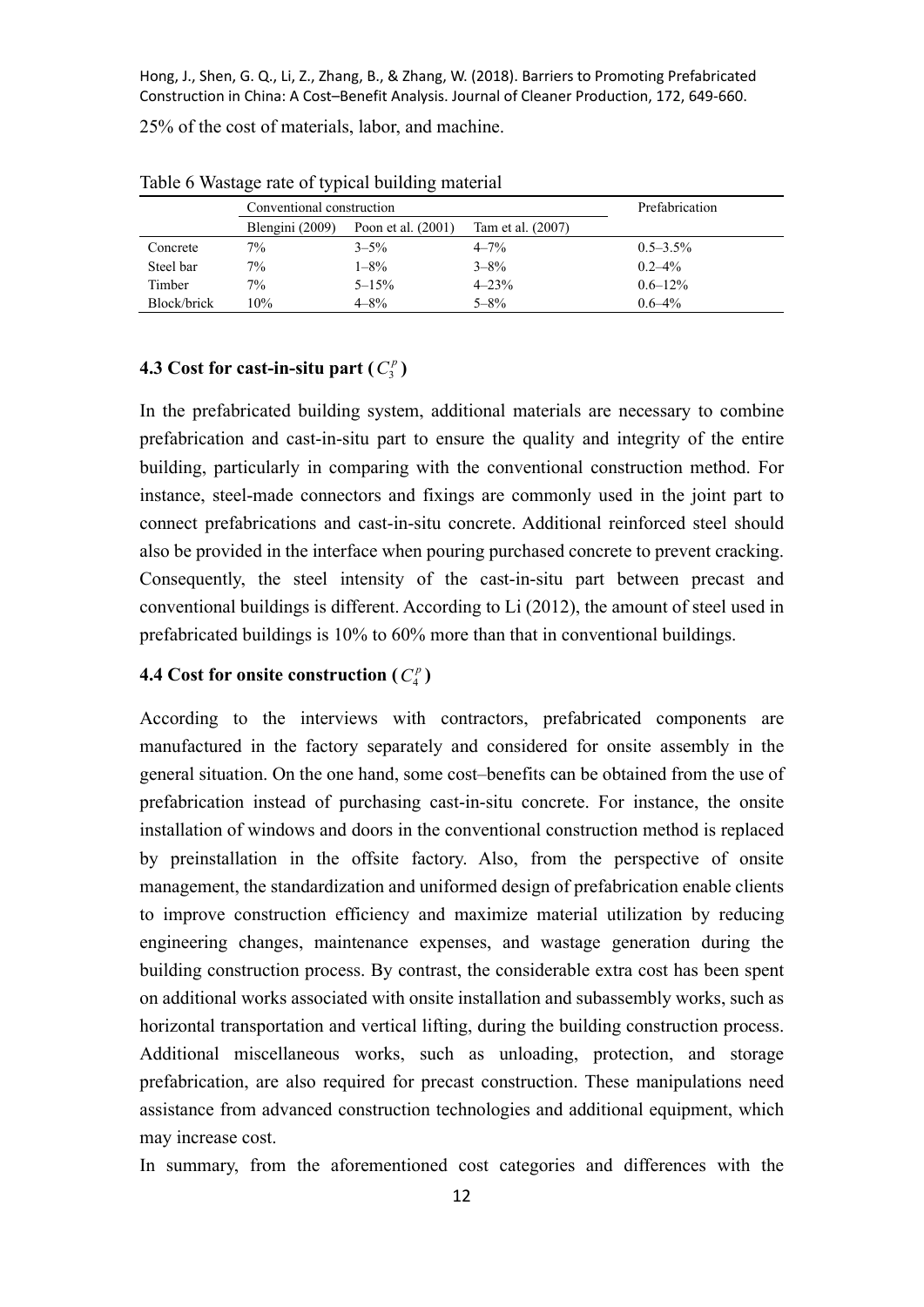conventional construction method, the cost–benefit analysis framework can be developed, as shown in Figure 2.



Figure 2 Cost–benefit analysis framework

### **5. Analysis of the results**

## **5.1 Cost decomposition of common prefabricated building components**

A cost breakdown of the target prefabricated components is shown in Figure 3. During the fabrication process, material use is identified as the major contributor to the total cost. The quantity of steel is to a large extent dependent on the basic function and structure requirement of a particular type of prefabrication, but still contributes most to the total cost because of its large quantity and comparatively high unit price in building the material market. Generally, concrete and steel are responsible for 30% to 55% of the total cost. In addition to the cost of material use (e.g., steel and concrete), labor input also plays an important role in the economic performance of prefabrications, accounting for 14% to 24% of the total cost. More importantly, compared with the traditional construction method, additional expenses are needed for miscellaneous works, such as finish protection, offsite maintenance, storage, and transportation. In contrast to the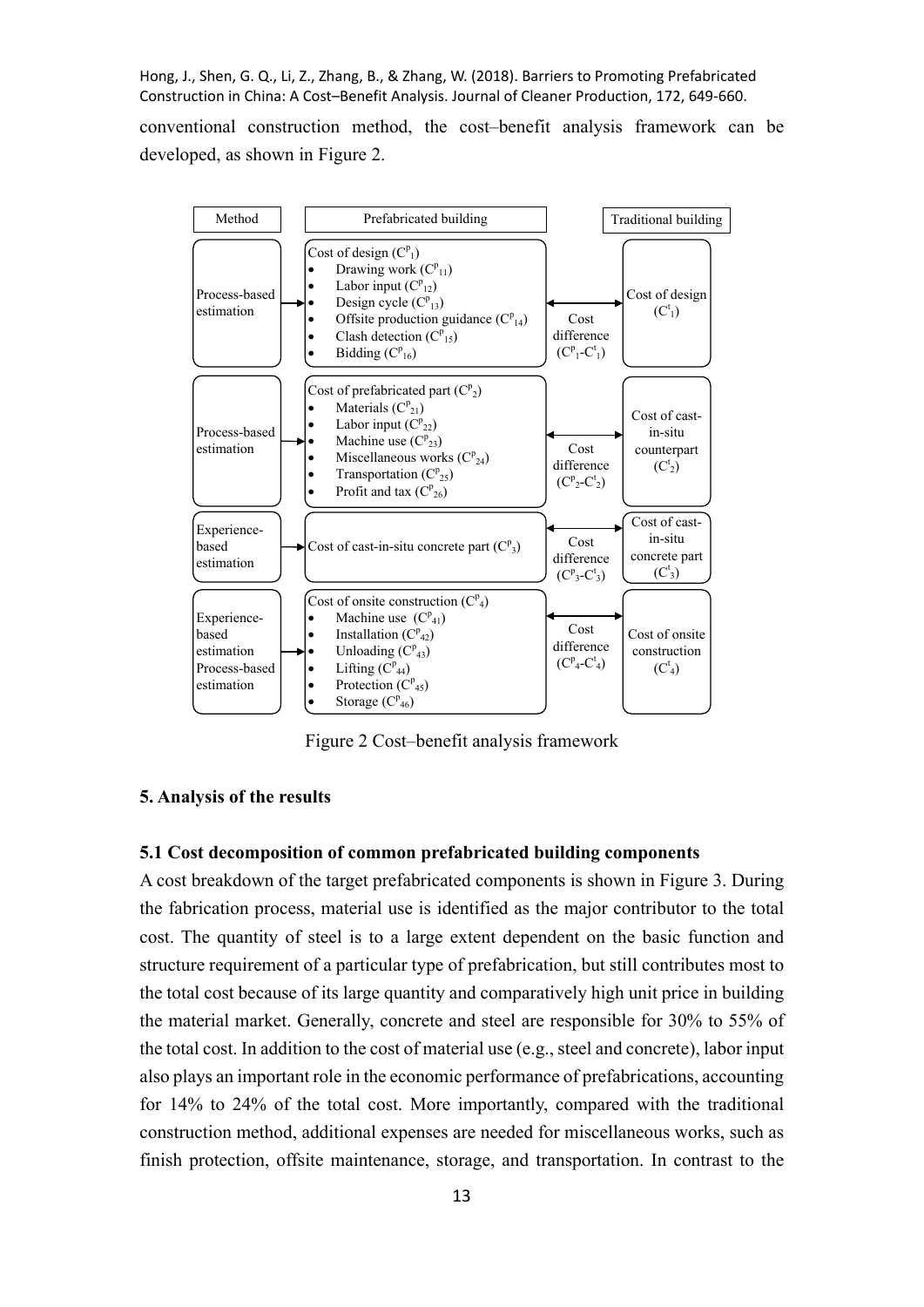conventional material transportation process, the logistics of prefabrications requires a careful load–unload control process and additional protection and fixation to avoid possible damage during transportation. In this study, the cost of transportation ranges from 6% to 11%. Lu and Yuan (2013) indicated that the overall expenses of prefabricated components transported from Guangdong to Hong Kong took up 18% to 20% of the total cost after interviewing people from prefabrication companies. This percentage occurred under the cross-border transportation, which may be slightly higher than the normal situation. Therefore, the proportion obtained from this study is reliable and valid. In summary, typical structural bearing components (e.g., precast form and facade) and cantilevered structure (e.g., precast balcony) are more steelintensive, which leads to a relatively higher unit price. By contrast, the cost of precast staircases and air conditioning panel is comparatively low.



Figure 3 A cost breakdown of the target prefabricated components

## **5.2 Cost examination of prefabricated buildings**

A number of studies indicated that the unit cost of prefabricated buildings was estimated as 2% to 17% higher than the conventional buildings (Lu and Yuan, 2013; Jaillon and Poon, 2008). Therefore, investigating the drivers behind the incremental cost from adopting prefabrication technology during the building construction process is necessary. Figure 4 presents a breakdown of the total cost intensity of eight prefabricated buildings by reordering the sample buildings according to their precast rate. The cost intensity was generally positively correlated with the precast rate. In other words, the extent of prefabrication adopted directly determines the cost-effectiveness of buildings. Mao et al. (2016) made a similar conclusion that a higher percentage by precast volume resulted in a higher cost. Meanwhile, the cost of the prefabricated building envelope (e.g., precast facade and form) is the major driver of the cost incremental when compared with other types of prefabricated components.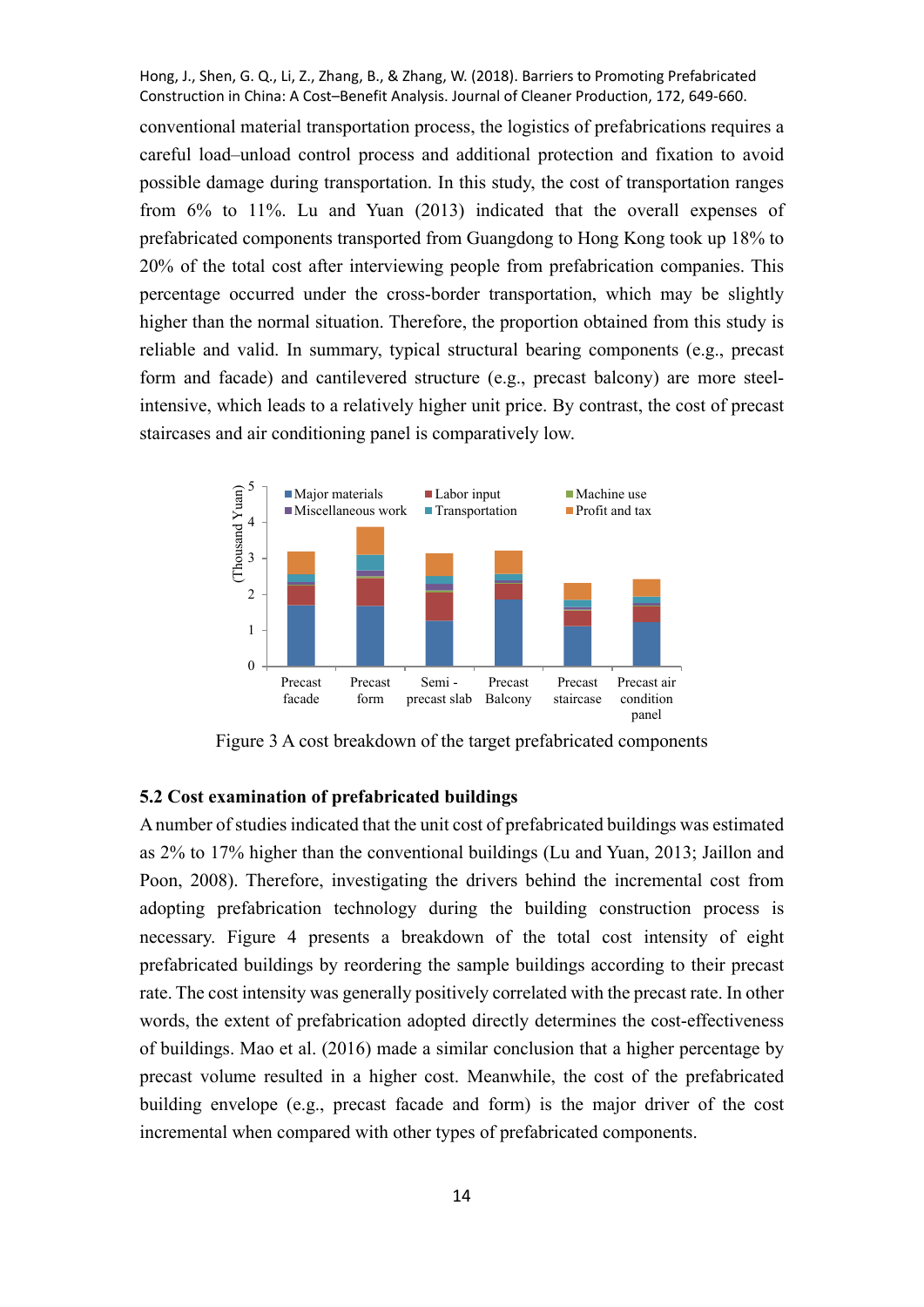

Figure 4 A breakdown of the total cost intensity of eight prefabricated buildings

A series of regression analyses were conducted to further explore the relationship between precast rate and cost intensity of prefabricated buildings. The results showed that the total cost intensity (Figure 5) and incremental cost intensity (Figure 6) were significantly positively correlated with the precast rate of the eight target buildings. Therefore, the improvement of prefabrication utilization forgoes the current economic benefit in China. Such heavy cost burden from adopting the prefabrication technology has impeded the promotion of precast construction in China.



Figure 5 Regression analysis of total cost intensity and precast rate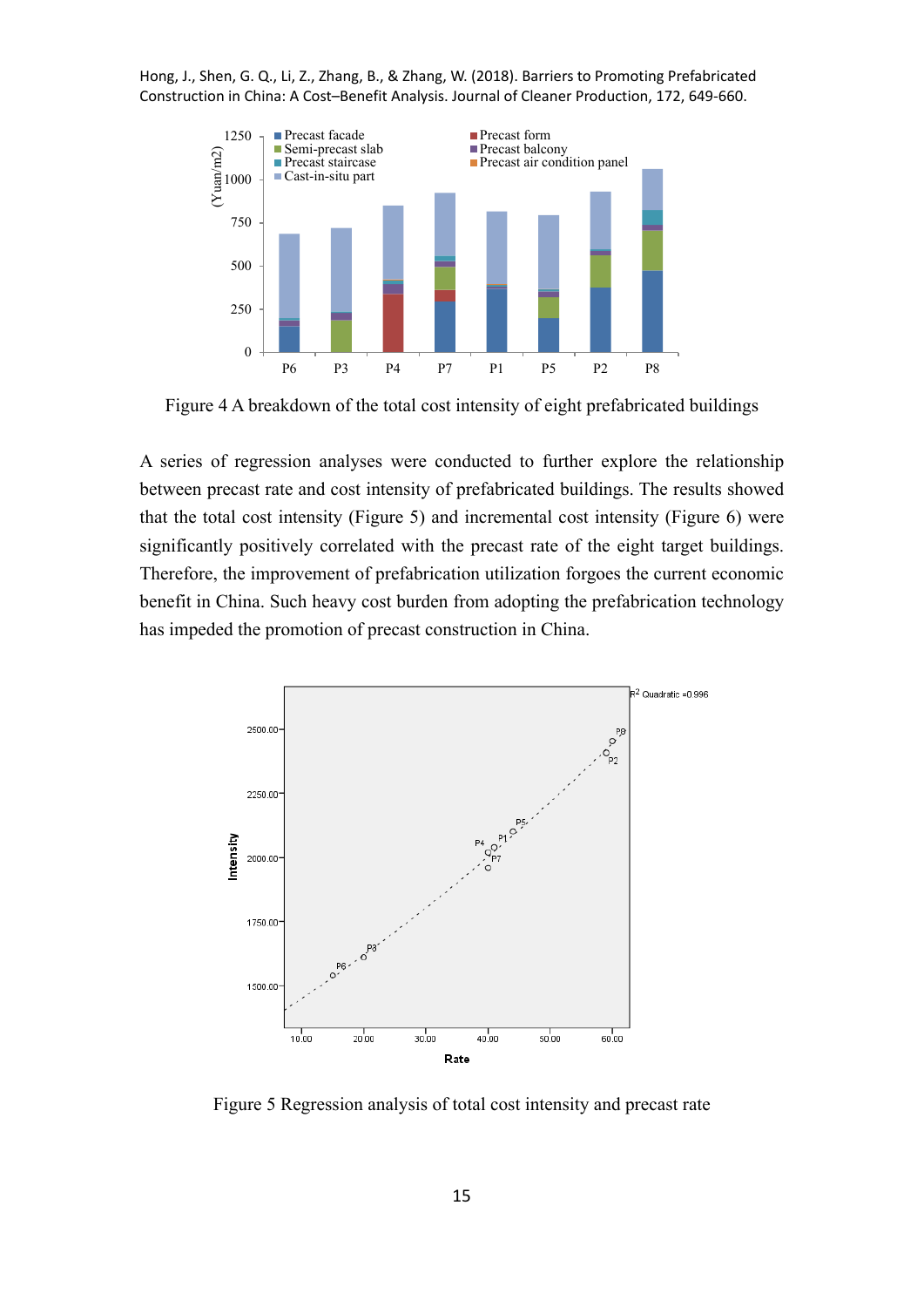

Figure 6 Regression analysis of incremental cost intensity and precast rate

A comparative analysis was conducted under the precast and conventional scenarios based on the cost items listed in the analytical framework to explore the main drivers behind the cost increase of prefabricated buildings. Figure 7 shows the cost intensity of prefabricated buildings and conventional counterparts. Buildings constructed under prefabrication technology were 26.3% to 72.1% higher than those built with the traditional model, ranging from 372 yuan/ $m<sup>2</sup>$  in Project 6 to 1,028 yuan/ $m<sup>2</sup>$  in Project 8. Mao et al. (2013a) made a similar conclusion that the adoption of precast construction caused 20% higher than the total cost of using conventional construction method. Figure 8 examined the effect of four cost categories under the cost–benefit analysis framework on the total incremental cost for eight case buildings. Notably, the manufacturing of prefabrications is dominant in the total incremental cost, ranging from 32.3% to 63.3% in all sample buildings. Such dominance is primarily induced by the cost occurred in the additional materials and works, such as the use of embedded parts, additional miscellaneous work, and challenging logistics process. Given the higher traffic volume than the conventional model and the additional efforts focused on fixation and onsite road preparation, the transportation cost increased by approximately 10%. The second driver behind the cost increase is onsite construction, including machinery cost (vertical transportation), installation, jointing, and onsite storage. Mao et al. (2016) also emphasized the importance of additional lifting in precast construction by demonstrating a higher frequency of the use of tower cranes. Moreover, given the difficulties in the scheduling of the design–manufacturing–assembly process, reserving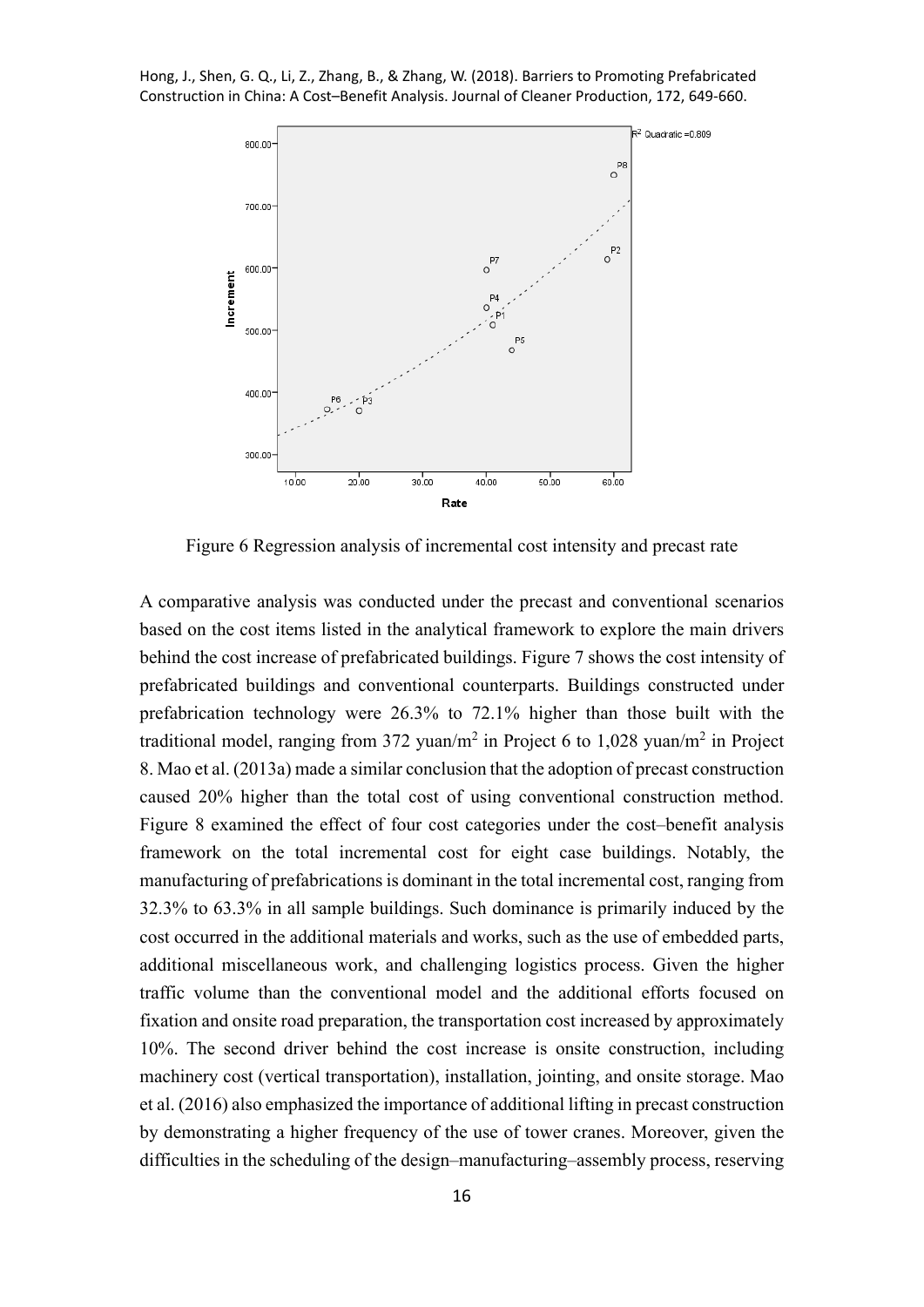onsite waiting space for prefabricated components in construction practice is quite normal. Such temporary storage should be conducted with considerable care and also needs additional efforts and cost (Tam et al., 2015). By contrast, the additional cost occurred in the design and cast-in-situ counterpart was negligibly small. Although the complex design was identified as a major factor causing increased cost (Gasparri et al., 2015; Luo et al., 2015; Molavi and Barral, 2016), this part was insignificant because of a relatively lower labor cost in the context of China. The consultant services and drawing work in the design stage resulted in a 4.7% to 12.9% increase, whereas the material changes in the cast-in-situ counterpart only increased 1.6% to 4.3% of the total cost.



Figure 7 Cost intensity of buildings constructed under prefabricated and conventional scenarios



Figure 8 Proportion of four cost categories in the total incremental cost

In summary, the total cost intensity of prefabricated buildings is significantly positively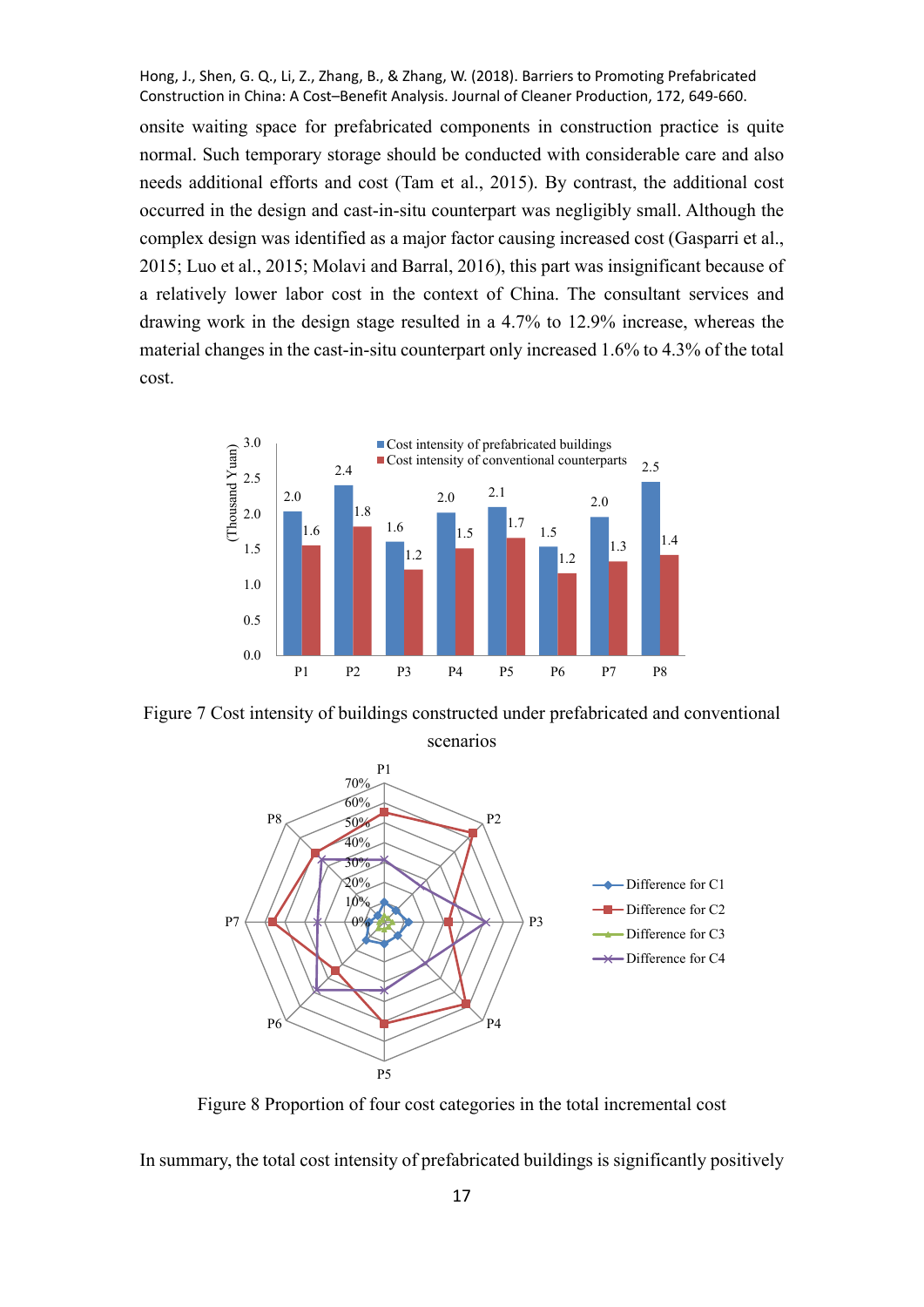correlated with the precast rate. The manufacturing of prefabrications contributed most to the total incremental cost, followed by the onsite assembly, whereas the additional cost incurred in the design and cast-in-situ counterpart has only a slight effect.

### **5.3 Examination of the effect of geographical location**

The influence of the change of geographical location on the cost intensity of prefabricated buildings can be further examined by keeping other variables static. Table 1 shows that Projects 1, 4, and 7 were built under the same building type, structure system, and precast rate and distributed in Sichuan, Shanghai, and Shenzhen, respectively. Therefore, a detailed comparative analysis of these three buildings could help to examine the possible effect of geographical location on the total cost. The results showed that the incremental cost intensity was highest in Project 7, followed by Projects 4 and 1. This finding relates primarily to the fact that the unit price of materials and labor force is relatively higher in developed regions (e.g., Shenzhen and Shanghai) than that in developing regions (Sichuan). More specifically, Shenzhen is located in the Pearl River Delta Region, which is identified as the major supplier for the prefabrication sector in the surrounding regions, such as Hong Kong. Consequently, the proper facilities, services, and factories necessary for the entire supply chain of prefabricated housing production are well established. Such maturity in the construction market of Shenzhen can to a large extent reduce unnecessary preliminary cost during the design, manufacturing, and transportation stages, which result in a relatively lower unit price than prefabricated projects in Shanghai.

## **6. Discussions and policy implications**

According to the findings, three critical factors influencing the cost-effectiveness of prefabricated buildings in the context of China can be summarized. The factors are as follows: precast rate, types of prefabricated components adopted, and market maturity of the local construction market.

Given the economic impact of precast rate is rarely investigated in previous studies, this study provides solid evidence for the tight linkage between the cost overrun and precast rate of building projects. The promotion of precast construction may sacrifice the economic benefits of the construction projects, which is bound to increase the reluctance of clients in implementing prefabrication technology because they are profitoriented and cost-sensitive in the construction market. A number of cost-saving strategies should be adopted to resolve this dilemma. Maximizing the utilization of offsite fabrication to improve cost efficiency through mass production is recommended. Only continuous bulk orders can make the full use of cost benefit from economics of scale. This technique can not only minimize production time and disturbance in the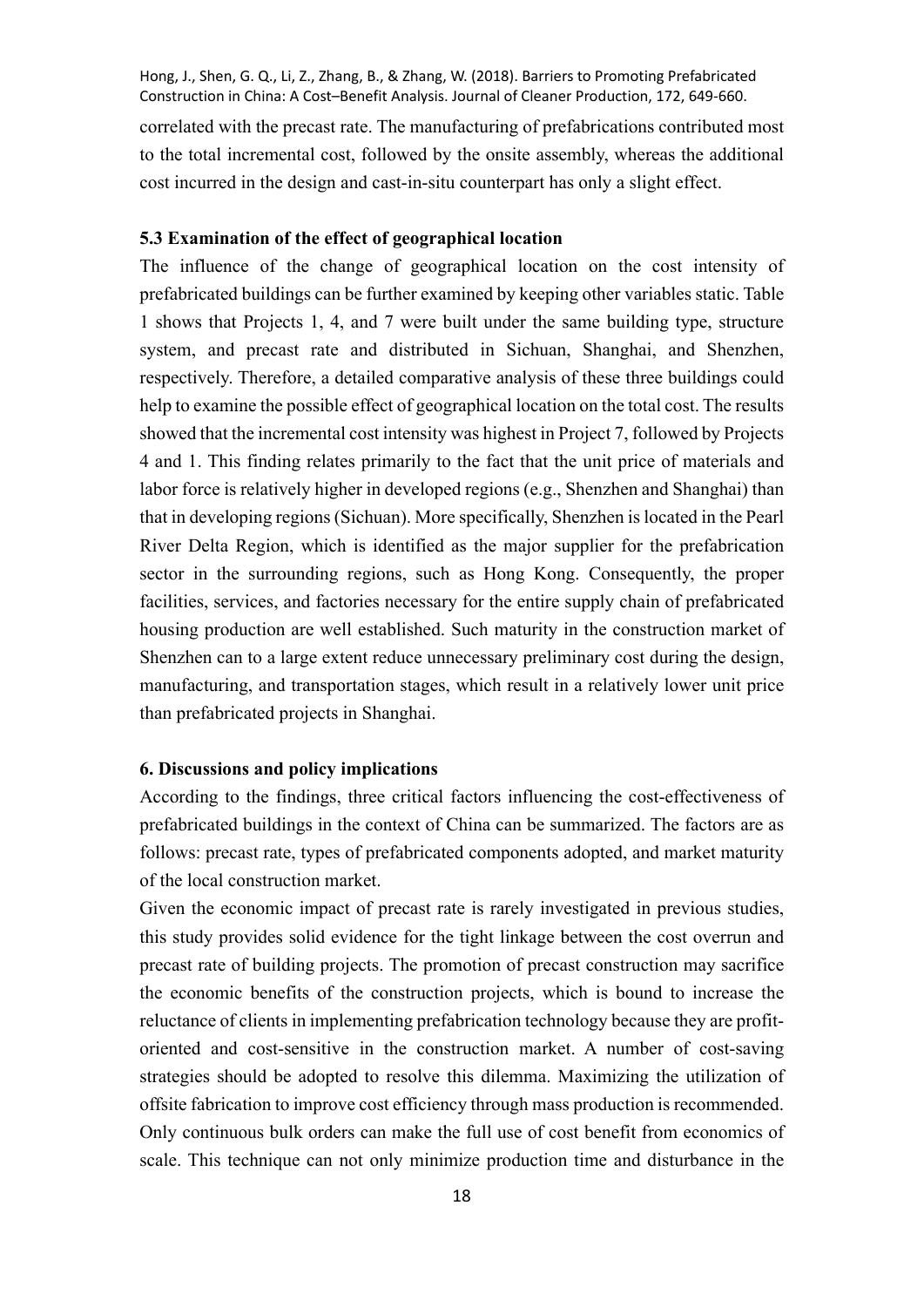offsite factory but also enhance the rationalization of the procedures along a production line.

Second, the significant role of the prefabrication manufacturing process in the cost accounting was highlighted in the present study, which is also rarely identified in previous research. This may have arisen from the fact that handicraft operation is widespread in the offsite factory in the context of China. This requires a tool-based or automatic production system in the fabrication plant to minimize such high capital cost during the manufacturing process.

Third, the findings of this study show that despite the preference of government policy and promising future of prefabrication in the construction industry, the concept of industrialization is only applied to a small part of building components. According to the interviews, precast slab, precast staircase, and precast balcony are prioritized to precast facade and form with regard to the current practice in China. This practice is mainly because the unit price of the prefabricated building envelope is higher that its counterparts in the traditional construction method. In other words, other cost-effective alternatives, such as block or brick-made external walls, are prioritized to concretemade external walls for the nonbearing structure. However, for the places that may be more likely vulnerable to damages from typhoon and extreme weather, such as Hong Kong, a prefabricated building envelope with a higher integrality and quality should be selected to ensure safety. Moreover, in addition to a higher cost, the precast building envelope is also energy-intensive according to the study of Hong et al. (2016). Therefore, developing multi-performance materials, which are not only environmentfriendly but also cost-effective for prefabricated components, is challenging but necessary.

Fourth, the extent of industrialization of the construction market in a particular region also indirectly influences the cost intensity of prefabricated buildings. The lack of necessary prefabrication facilities, experienced stakeholders, and prefabrication suppliers can increase the preliminary cost in the upstream process of building construction. In fact, according to the interviews, such hidden cost is particularly significant, which is estimated to be  $120 \text{ yuan/m}^2$  to  $150 \text{ yuan/m}^2$ . Interviewees emphasized that a mature construction market with highly evolved industrialization enables the effective reduction and management of the cost incurred in the preliminary stage. Therefore, the immaturity of the prefabrication market is another barrier in the current practice given the backwards development of precast construction in China.

Moreover, although the unit cost was estimated relatively higher in the embodied phase of prefabricated buildings, earning the cost–benefit in the operational phase is still promising. Factory production provides a controlled condition to maximize quality by concentrating on a single element without distraction from a collection of parts and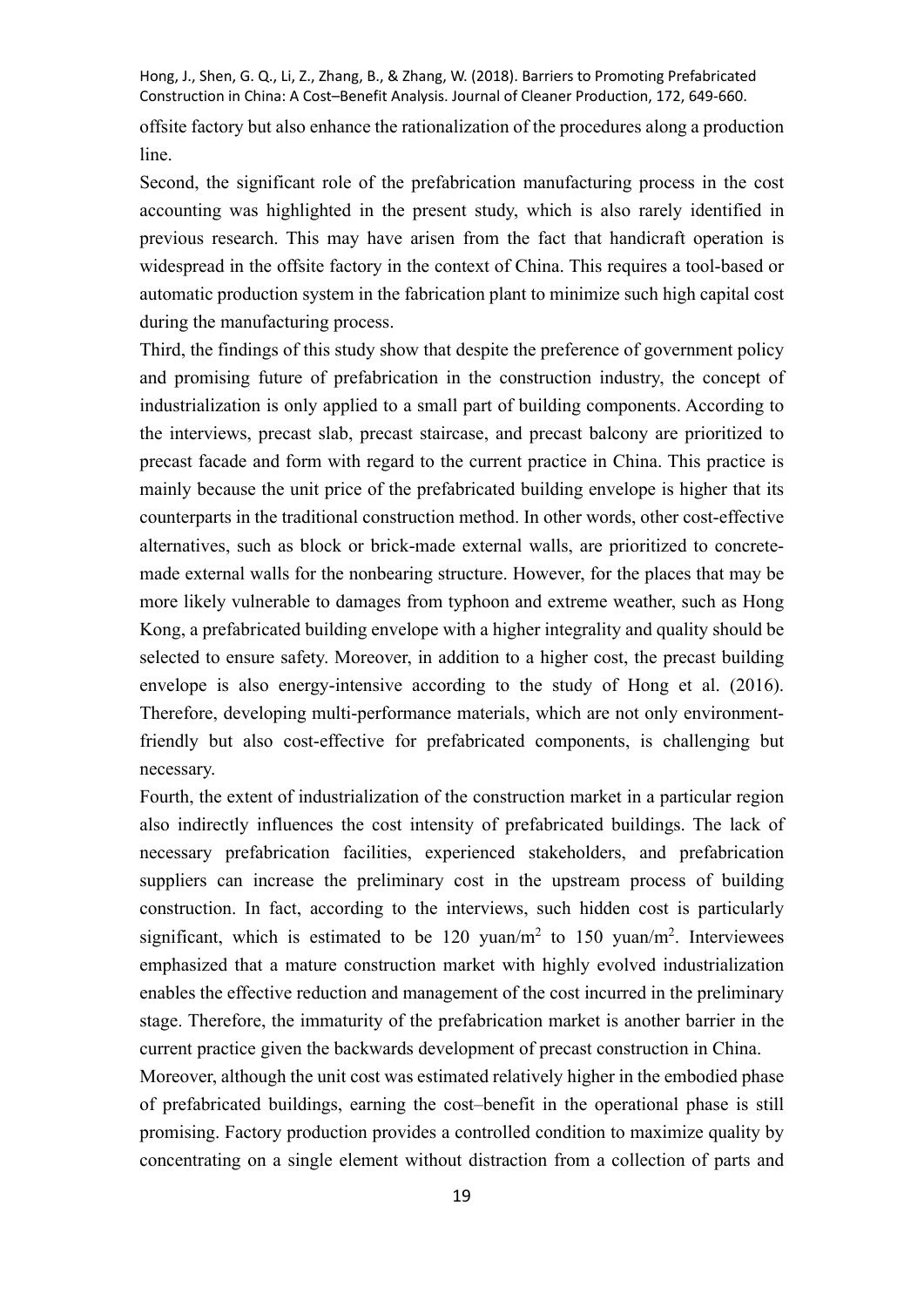fixations, thereby improving durability to avoid recurrent maintenance and renovation. Moreover, with tool-based assistance and automatic control during the manufacturing process, the precision of components can be further improved to minimize potential conflicts in the onsite installation and reduce the frequency of replacement in the building operational phase.

Recognizing the cost–benefit of the precast industry is of importance in providing a better understanding of the economic property of prefabrication and promote the industrialization of building construction in China. Therefore, implementing the corresponding policies to address the economic barriers identified in this study is crucial. First, the empirical results reveal the implications of the current cost performance of prefabricated buildings in China. Given the ranges of incremental cost by adopting different types of prefabrications, the local government can provide financial support with different levels of subsidies not only for stakeholders but also for suppliers to encourage the application of prefabrication technology. Such incentive can make a rapid return on the cash flow for clients, which is essential for the operation of their companies. Second, policies should be biased toward improving the maturity of the precast market because offsite production is still in an initial stage in China. The local government should promulgate technical guidance, build the corresponding facilities, attract experienced stakeholders, encourage professional suppliers, and train specialized workers in the property market, which could effectively facilitate the implementation of prefabrication technologies at the pre-construction stage, reducing additional cost spent on prophase investigation. Third, given a relatively higher proportion of component manufacturing in the total cost changes for prefabricated buildings, replacing manual operations with computer-based or tool-based control systems to enhance the level of automation, ensure the precision, and improve the productivity of the manufacturing process is imperative.

## **7. Conclusions**

In summary, a cost–benefit analysis framework has been established to examine the cost performance during the prefabrication design, manufacturing, transportation, and on-site installation processes holistically. Empirical studies were employed to assess the cost-effectiveness of adopting precast construction in real building cases. The results can be regarded as a solid reference point from which to re-recognize the backwards development of the precast industry in China. The key findings are as follows:

(1) Material use is identified as the major contributor to the cost of prefabrications, where concrete and steel are responsible for 30% to 55% of the total cost, followed by labor input (14% to 24%) and transportation (6% to 11%). Moreover, the cost is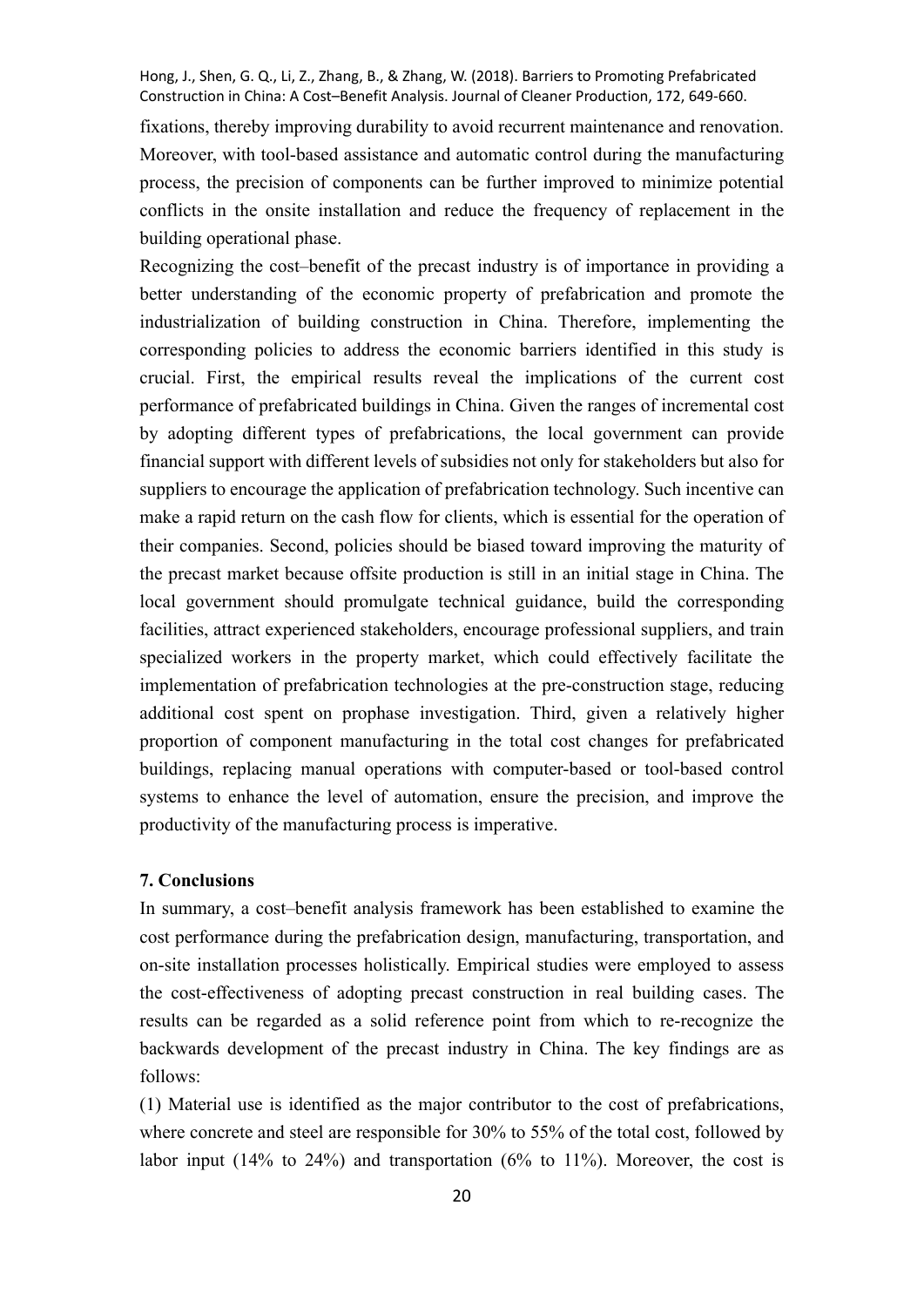involved additional miscellaneous works, such as finish protection, offsite maintenance, and storage of completed prefabrications.

(2) The cost intensity of prefabricated buildings was estimated 26.3% to 72.1% higher than that of conventional buildings, which was significantly positively correlated with the precast rate. The manufacturing of prefabrications contributed most to the total incremental cost, accounting for 32.3% to 63.3% of total cost changes. The second driver behind the cost increase is onsite construction, whereas the additional cost incurred in the design and cast-in-situ counterpart has only a slight effect.

(3) The level of maturity in the local construction market directly determines the costeffectiveness of precast construction. The preliminary cost spent on the upstream process of prefabricated buildings is estimated to be 120 yuan/m<sup>2</sup> to 150 yuan/m<sup>2</sup> for building necessary facilities.

In summary, providing financial support for implementing prefabrication technology, improving the maturity of the precast construction market, adopting computer-based or tool-based control systems, and developing multi-performance materials should be considered for further development of prefabrication in China. The empirical analysis in this study allows identification of a wide range of driving factors behind the increased cost of using prefabrication, but the findings may be restricted by the number of sample buildings investigated and contextual factors when it is applied in a more generic way. More specifically, a systematic investigation of sufficient building cases can minimize the inherent uncertainty from initial assumptions like assuming a similar level of onsite management skills among different prefabricated buildings, thus further enhancing the reliability of obtained findings. The contextual factors like the geographical location may determine the local market maturity, which has a direct impact on the initial cost of using prefabrication. Consequently, apart from extending the analysis framework into a boarder scope, future research should also focus on quantifying the economic gains by adopting proposed optimization strategies, including using automatic control system in the manufacturing process, enhancing the prefabrication-oriented supply chain, and providing financial support or planning credits by the local government.

## **Acknowledgements**

The authors wish to express their sincere gratitude to the Ministry of Science and Technology of the People's Republic of China for funding this research project (No.2016YFC070160106 and No. 2016YFC070200504). Appreciation is also due to all members of the research team for their invaluable contributions.

#### **References**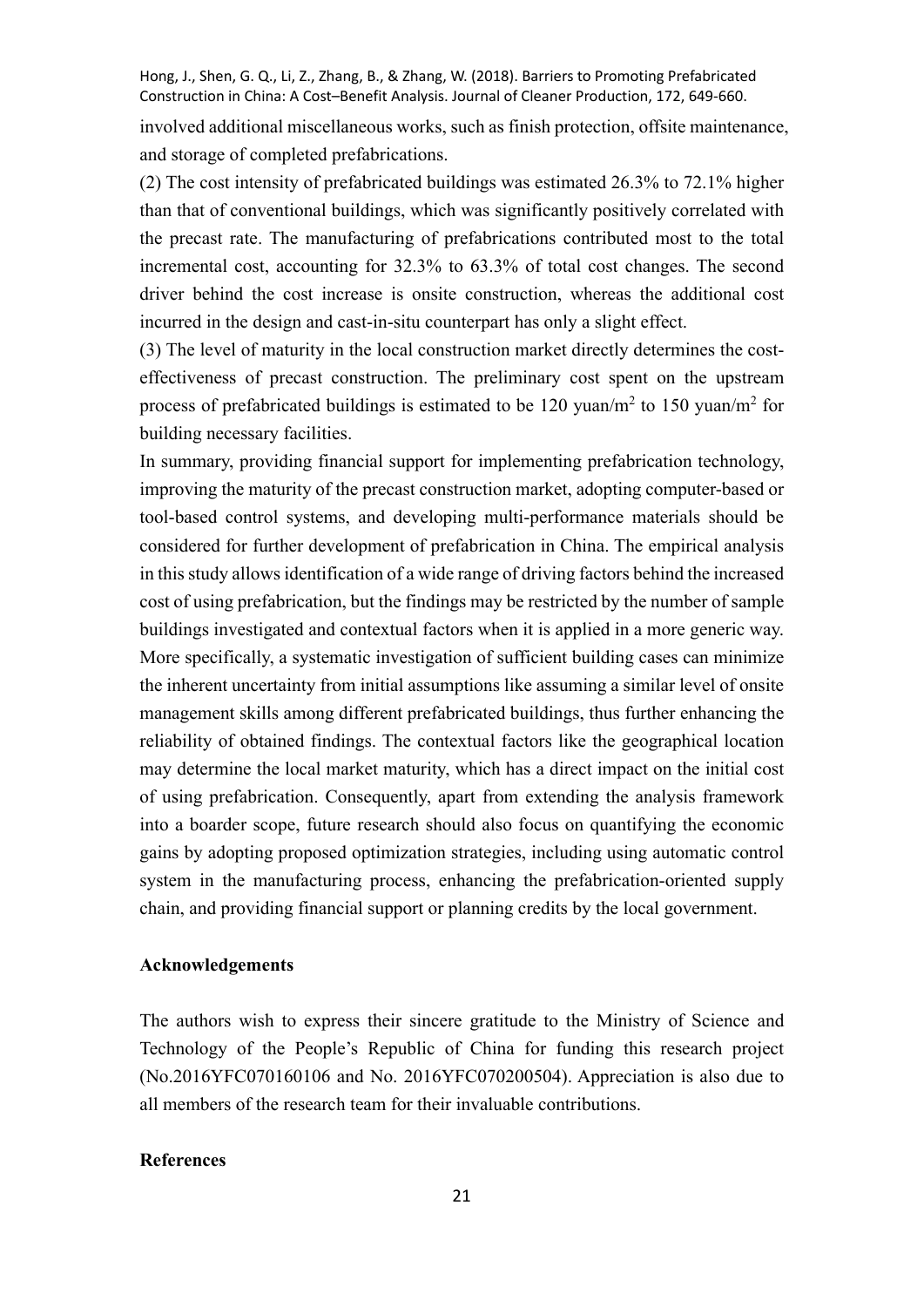Arif, M., Egbu, C., 2010. Making a case for offsite construction in China. Engineering, Construction and Architectural Management 17, 536-548.

Baldwin, A., Poon, C.-S., Shen, L.-Y., Austin, S., Wong, I., 2009. Designing out waste in high-rise residential buildings: Analysis of precasting methods and traditional construction. Renewable energy 34, 2067-2073.

Blengini, G.A., 2009. Life cycle of buildings, demolition and recycling potential: a case study in Turin, Italy. Building and Environment 44, 319-330.

Blismas, N., Pasquire, C., Gibb, A., 2006. Benefit evaluation for off‐site production in construction. Construction Management and Economics 24, 121-130.

Boyd, N., Khalfan, M.M., Maqsood, T., 2012. Off-site construction of apartment buildings. Journal of Architectural Engineering 19, 51-57.

Chen, W., 2009. Analysis on Housing Industrialization Restrainging Factors from SST Perspective [J]. Shanxi Coking Coal Science & Technology 5, 014.

Chiang, Y.-H., Hon-Wan Chan, E., Ka-Leung Lok, L., 2006. Prefabrication and barriers to entry—a case study of public housing and institutional buildings in Hong Kong. Habitat International 30, 482-499.

De La Torre, M.L., Sause, R., Slaughter, S., Hendricks, R.H., 1994. Review and Analysis of Modular Construction Practices.

Gasparri, E., Lucchini, A., Mantegazza, G., Mazzucchelli, E.S., 2015. Construction management for tall CLT buildings: From partial to total prefabrication of façade elements. Wood Material Science & Engineering 10, 256-275.

Gibb, A.G., 1999. Off-site fabrication: prefabrication, pre-assembly and modularisation. John Wiley & Sons.

GOSC, 2014. National Plan on New Urbanization 2014-2020, in: China, G.O.o.t.S.C.o.t.P.s.R.o. (Ed.), Beijing, China.

Jaillon, L., Poon, C.-S., 2008. Sustainable construction aspects of using prefabrication in dense urban environment: a Hong Kong case study. Construction Management and Economics 26, 953-966.

Jaillon, L., Poon, C.S., 2009. The evolution of prefabricated residential building systems in Hong Kong: A review of the public and the private sector. Automation in Construction 18, 239-248.

Jaillon, L., Poon, C.S., 2010. Design issues of using prefabrication in Hong Kong building construction. Construction Management and Economics 28, 1025-1042.

Jeong, J., Hong, T., Ji, C., Kim, J., Lee, M., Jeong, K., Lee, S., 2017. An integrated evaluation of productivity, cost and CO 2 emission between prefabricated and conventional columns. Journal of Cleaner Production 142, 2393-2406.

Kale, S., Arditi, D., 2006. Diffusion of ISO 9000 certification in the precast concrete industry. Construction Management and Economics 24, 485-495.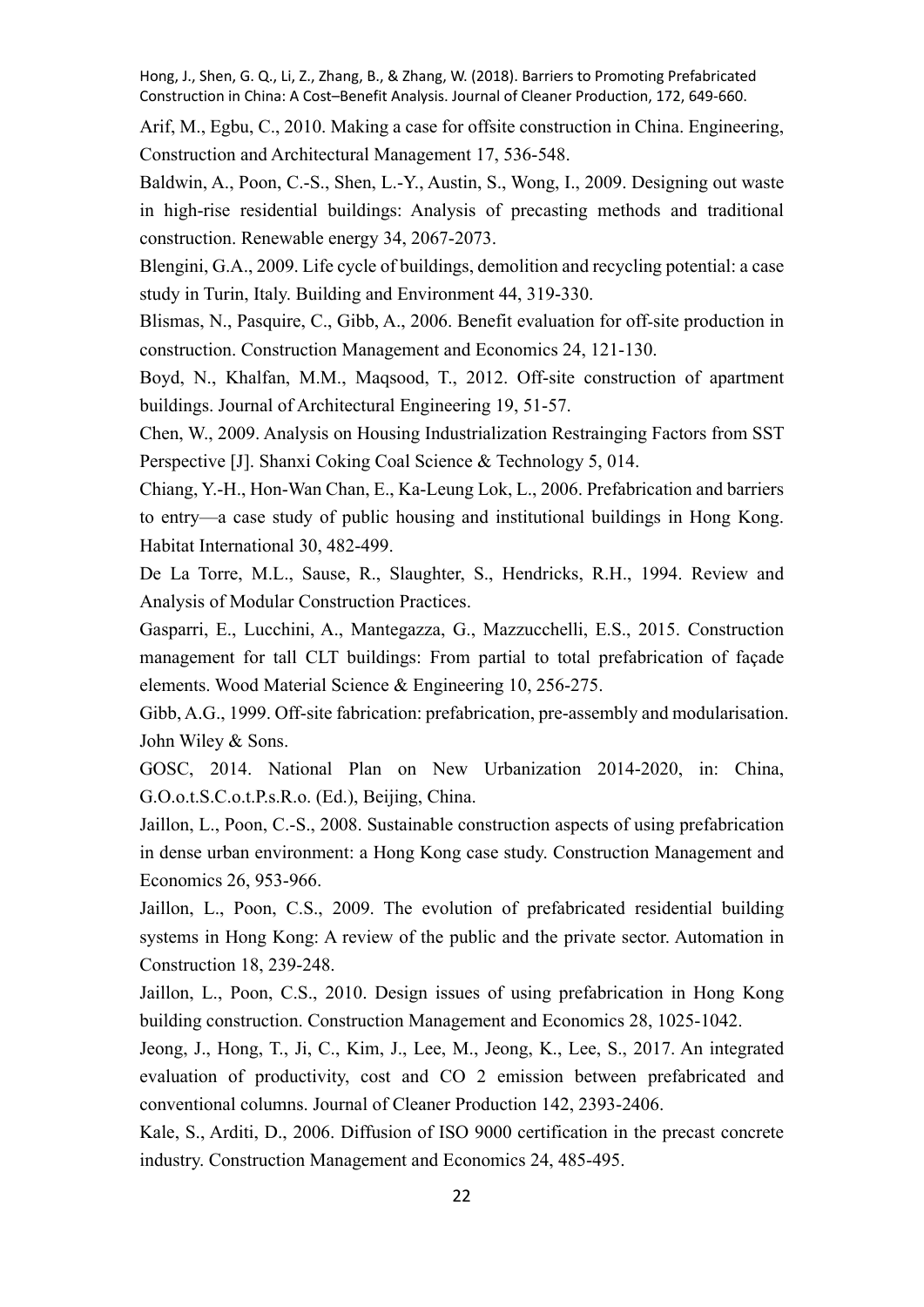Kamar, K., Alshawi, M., Hamid, Z., 2009. Barriers to industrialized building system (IBS): The case of Malaysia, In BuHu 9th International Postgraduate Research Conference (IPGRC), Salford, United Kingdom.

Khalfan, M., Maqsood, T., 2014. Current state of off-site manufacturing in Australian and Chinese residential construction. Journal of Construction Engineering 2014.

Li, H., Guo, H., Skitmore, M., Huang, T., Chan, K., Chan, G., 2011. Rethinking prefabricated construction management using the VP‐based IKEA model in Hong Kong. Construction Management and Economics 29, 233-245.

Li, J., 2012. Advantages and disadvantages analysis andsuggestion on the PC system of present residence's main structure. China Academic Journal Electronic Publishing House, 24-29.

Li, Z., Shen, G.Q., Alshawi, M., 2014a. Measuring the impact of prefabrication on construction waste reduction: An empirical study in China. Resources, Conservation and Recycling 91, 27-39.

Li, Z., Shen, G.Q., Xue, X., 2014b. Critical review of the research on the management of prefabricated construction. Habitat international 43, 240-249.

Lu, W., Huang, G.Q., Li, H., 2011. Scenarios for applying RFID technology in construction project management. Automation in Construction 20, 101-106.

Lu, W., Yuan, H., 2013. Investigating waste reduction potential in the upstream processes of offshore prefabrication construction. Renewable and Sustainable Energy Reviews 28, 804-811.

Luo, L.-z., Mao, C., Shen, L.-y., Li, Z.-d., 2015. Risk factors affecting practitioners' attitudes toward the implementation of an industrialized building system: A case study from China. Engineering, Construction and Architectural Management 22, 622-643.

Mao, C., Shen, Q., Pan, W., Ye, K., 2013a. Major Barriers to Off-Site Construction: The Developer's Perspective in China. Journal of Management in Engineering 31, 04014043.

Mao, C., Shen, Q., Shen, L., Tang, L., 2013b. Comparative study of greenhouse gas emissions between off-site prefabrication and conventional construction methods: Two case studies of residential projects. Energy and Buildings 66, 165-176.

Mao, C., Xie, F., Hou, L., Wu, P., Wang, J., Wang, X., 2016. Cost analysis for sustainable off-site construction based on a multiple-case study in China. Habitat International 57, 215-222.

Meiling, J.H., Sandberg, M., Johnsson, H., 2013. A study of a plan-do-check-act method used in less industrialized activities: two cases from industrialized housebuilding. Construction Management and Economics, 1-17.

MOHURD, M.o.H.a.U.-R.D.o.t.P.s.R.o.C., 2013. Plan on Green Building. National Development and Reform Commission, Beijing, China.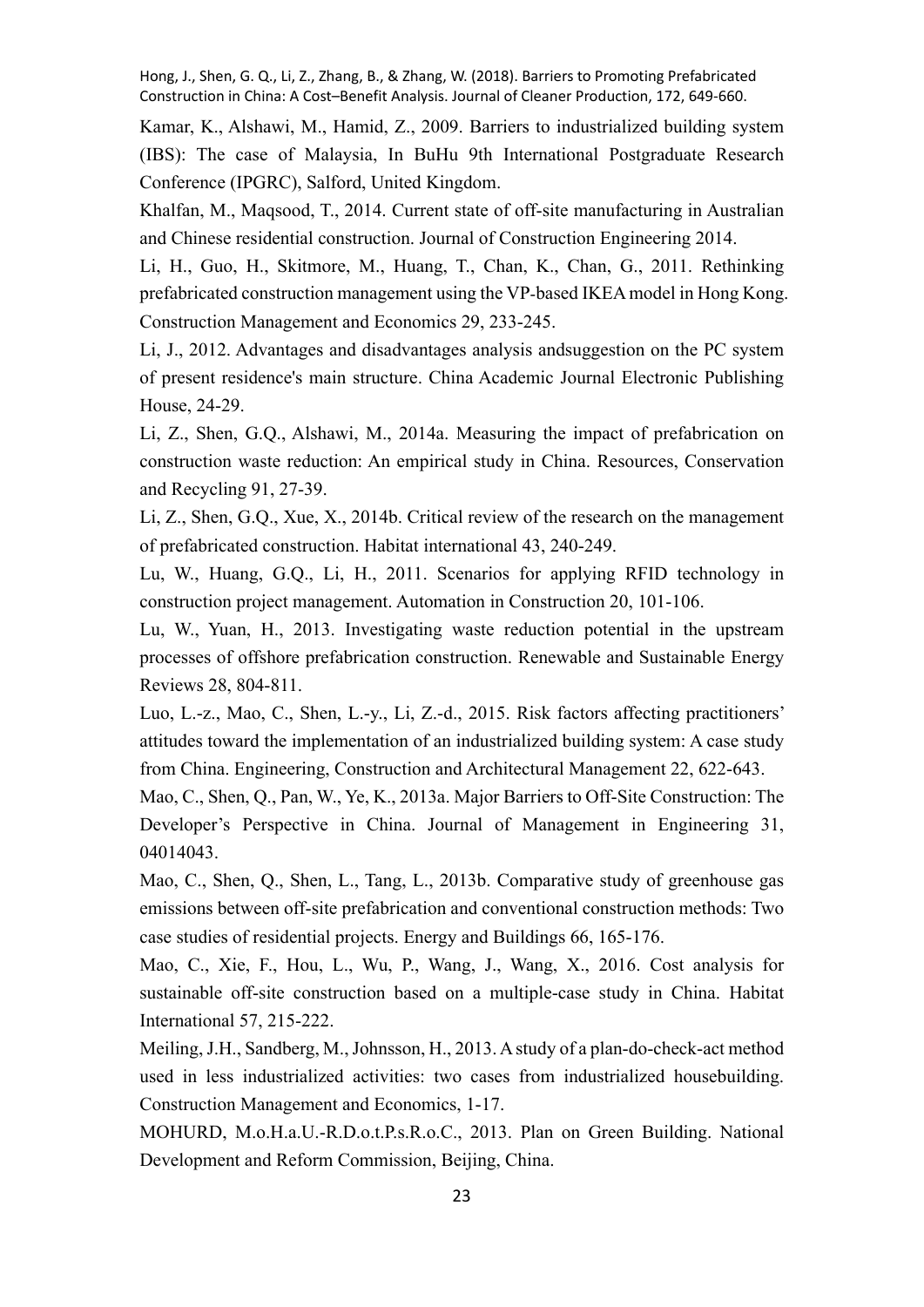Molavi, J., Barral, D.L., 2016. A Construction Procurement Method to Achieve Sustainability in Modular Construction. Procedia Engineering 145, 1362-1369.

Nadim, W., Goulding, J.S., 2010. Offsite production in the UK: the way forward? A UK construction industry perspective. Construction innovation 10, 181-202.

Pan, W., Gibb, A.G., Dainty, A.R., 2007. Perspectives of UK housebuilders on the use of offsite modern methods of construction. Construction Management and Economics 25, 183-194.

Pan, W., Gibb, A.G., Dainty, A.R., 2012. Strategies for integrating the use of off-site production technologies in house building. Journal of Construction Engineering and Management 138, 1331-1340.

Pan, W., Gibb, A.G., Sellars, A.B., 2008. Maintenance cost implications of utilizing bathroom modules manufactured offsite. Construction Management and Economics 26, 1067-1077.

Pan, W., Sidwell, R., 2011. Demystifying the cost barriers to offsite construction in the UK. Construction Management and Economics 29, 1081-1099.

Polat, G., 2008. Factors affecting the use of precast concrete systems in the United States. Journal of Construction Engineering and Management 134, 169-178.

Poon, C.-s., Yu, T., Ng, L., 2001. A guide for managing and minimizing building and demolition waste. Department of Civil & Structural Engineering, Hong Kong Polytechnic University.

Rogan, A., Lawson, R., Bates-Brkljac, N., 2000. Value and benefits assessment of modular construction. Steel Construction Institute, Ascot, UK.

Schoenborn, J., 2012. A case study approach to identifying the constraints and barriers to design innovation for modular construction. Virginia Tech.

Shen, L., 2008. Constraints for housing industrialization in China Constr Econ 311, 5- 8.

Steinhardt, D.A., Manley, K., 2016. Exploring the beliefs of Australian prefabricated house builders. Construction Economics and Building 16, 27-41.

Tam, A., 2007. Advancing the cause of precast construction in Kwai Chung. Hong Kong Engineer 35, 9.

Tam, V.W., Fung, I.W., Sing, M.C., Ogunlana, S.O., 2015. Best practice of prefabrication implementation in the Hong Kong public and private sectors. Journal of Cleaner Production 109, 216-231.

Tam, V.W., Tam, C., Zeng, S., Ng, W.C., 2007. Towards adoption of prefabrication in construction. Building and Environment 42, 3642-3654.

Thanoon, W.A., Peng, L.W., Kadir, M.R.A., Jaafar, M.S., Salit, M.S., 2003. The essential characteristics of industrialised building system, International Conference on Industrialised Building Systems, p. 11.